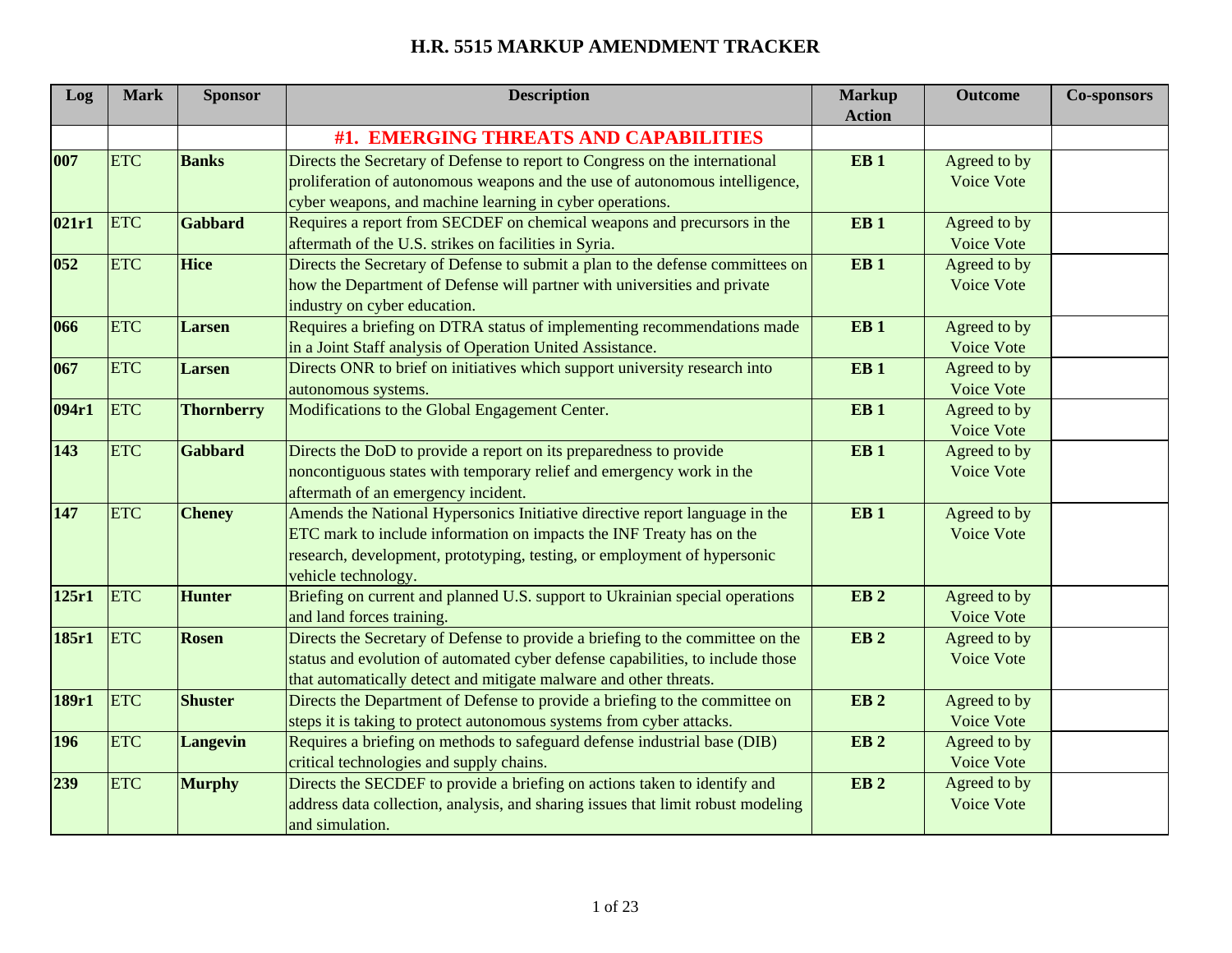| Log   | <b>Mark</b> | <b>Sponsor</b>    | <b>Description</b>                                                                                                                                                                                                                                                                                                           | <b>Markup</b><br><b>Action</b> | <b>Outcome</b>                    | <b>Co-sponsors</b>                                                    |
|-------|-------------|-------------------|------------------------------------------------------------------------------------------------------------------------------------------------------------------------------------------------------------------------------------------------------------------------------------------------------------------------------|--------------------------------|-----------------------------------|-----------------------------------------------------------------------|
| 243   | <b>ETC</b>  | <b>Scott</b>      | Amends the urban warfare training report section to include an assessment on<br>the feasibility of utilizing current private facilities                                                                                                                                                                                      | EB <sub>2</sub>                | Agreed to by<br>Voice Vote        |                                                                       |
| 249r1 | <b>ETC</b>  | <b>Gallagher</b>  | Directs a briefing outlining the resources and recommendations required to<br>fully address the requirements of section 1653 of the FY17 NDAA regarding<br>continuous monitoring capabilities and a comply-to-connect policy.                                                                                                | EB <sub>2</sub>                | Agreed to by<br>Voice Vote        |                                                                       |
| 321r2 | <b>ETC</b>  | <b>Khanna</b>     | DRL requiring the Secretary of Defense to provide a detailed briefing to the<br>HASC detailing information security technologies the Department employs to<br>protect the official unclassified email and official unclassified mobile<br>communications of its employees.                                                   | EB <sub>2</sub>                | Agreed to by<br>Voice Vote        |                                                                       |
| 148   | <b>ETC</b>  | <b>Smith</b>      | Directs the Commandant of the Marine Corps to provide a briefing on a non-<br>lethal weapon system.                                                                                                                                                                                                                          | <b>EB3</b>                     | Agreed to by<br>Voice Vote        |                                                                       |
| 176   | <b>ETC</b>  | <b>Stefanik</b>   | Expresses support for advanced ceramics capabilities and requires the Under<br>Secretary of Defense for Research and Engineering to provide a briefing on<br>dual-use ceramic capabilities.                                                                                                                                  | <b>EB3</b>                     | Agreed to by<br><b>Voice Vote</b> |                                                                       |
| 213   | <b>ETC</b>  | <b>Panetta</b>    | Requires the Under Secretary of Defense for Acquisition and Sustainment to<br>provide a briefing on how Hacking for Defense may be expanded to support<br>DOD's innovation and entrepreneurial efforts, including how it is currently<br>used with DOD and may be further leveraged in DOD universities and PME<br>programs. | EB <sub>3</sub>                | Agreed to by<br>Voice Vote        | Moulton,<br><b>Stefanik, Banks</b>                                    |
| 314r1 | <b>ETC</b>  | <b>Turner</b>     | SBIR/STTR programs shall be authorized to spend 3% of funds for<br>administrative purposes and provide DOD expanded phase flexibility.                                                                                                                                                                                       | EB <sub>3</sub>                | Agreed to by<br>Voice Vote        | Knight,<br><b>Murphy</b>                                              |
| 320r1 | <b>ETC</b>  | Carbajal          | Authorize Pilot program on for a cyber security training center for the Army<br><b>National Guard.</b>                                                                                                                                                                                                                       | EB <sub>3</sub>                | Agreed to by<br>Voice Vote        | Cook, Gallego,<br>Davis, Panetta,<br>Murphy,<br>Suozzi,<br>O'Halleran |
| 329r1 | <b>ETC</b>  | <b>Russell</b>    | Directs the SECDEF to provide a briefing to HASC with an update on current<br>DOD programs to Counter Class I and II UAS.                                                                                                                                                                                                    | EB <sub>3</sub>                | Agreed to by<br>Voice Vote        |                                                                       |
| 334   | <b>ETC</b>  | <b>Hunter</b>     | Cargo inspections to counter vehicle borne IED threats.                                                                                                                                                                                                                                                                      | EB <sub>3</sub>                | Agreed to by<br>Voice Vote        |                                                                       |
| 398   | <b>ETC</b>  | <b>Thornberry</b> | Secretary of the Navy to provide a briefing on the Automated Test and Retest<br>Program                                                                                                                                                                                                                                      | EB <sub>3</sub>                | Agreed to by<br>Voice Vote        |                                                                       |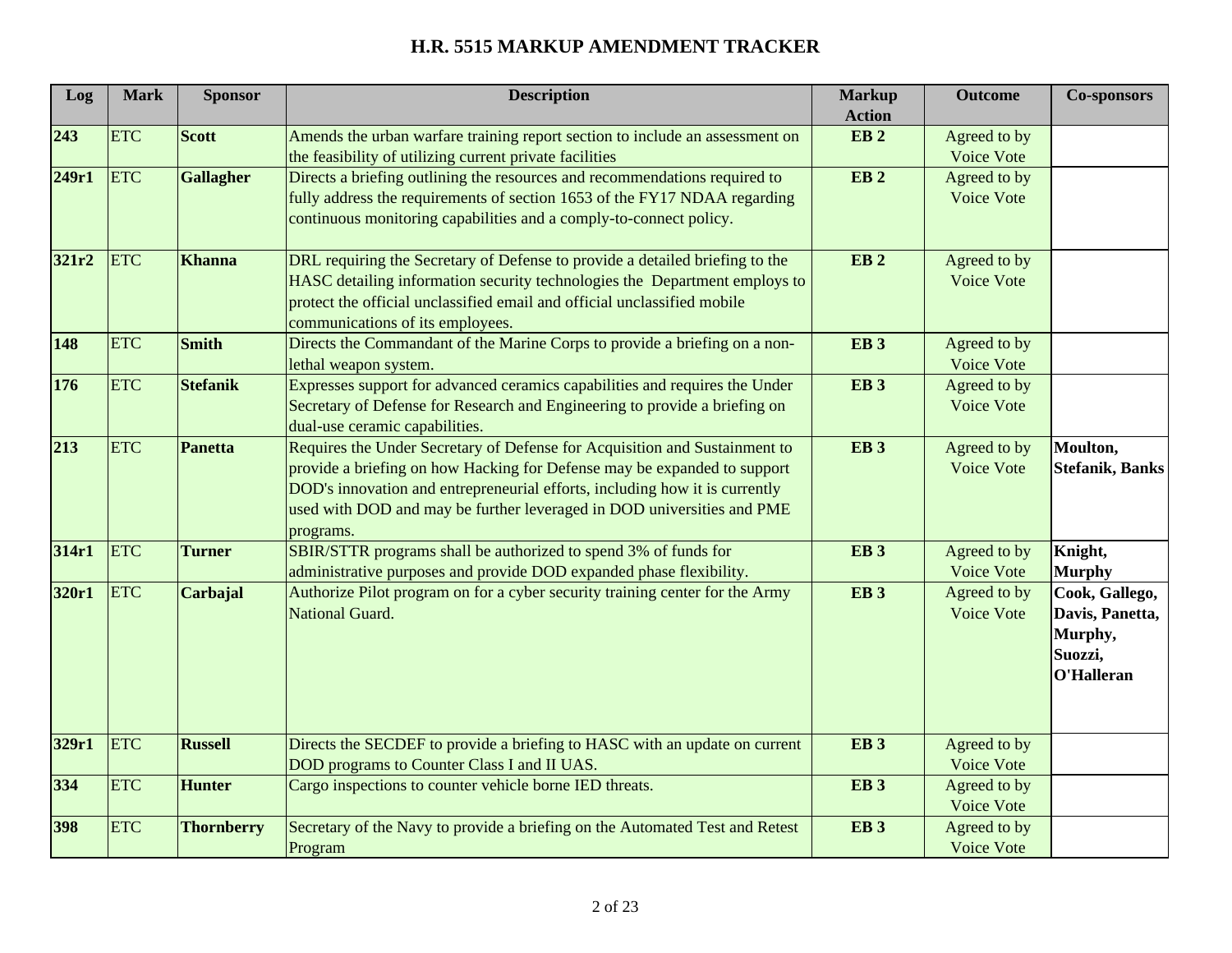| Log   | <b>Mark</b> | <b>Sponsor</b>     | <b>Description</b>                                                             | <b>Markup</b>   | <b>Outcome</b>    | <b>Co-sponsors</b>    |
|-------|-------------|--------------------|--------------------------------------------------------------------------------|-----------------|-------------------|-----------------------|
|       |             |                    |                                                                                | <b>Action</b>   |                   |                       |
| 402   | <b>ETC</b>  | O'Rourke           | Add reporting on ex gratia payments to existing report on civilian casualties. | EB <sub>3</sub> | Agreed to by      |                       |
|       |             |                    |                                                                                |                 | Voice Vote        |                       |
|       |             |                    | #2. TACTICAL AIR AND LAND FORCES                                               |                 |                   |                       |
| 372r1 | <b>TAL</b>  | Knight             | Authorizes procurement of additional F-35's through the use of program cost    | EB <sub>1</sub> | Agreed to by      | Gaetz, Veasey,        |
|       |             |                    | savings.                                                                       |                 | Voice Vote        | Hice, Byrne,          |
|       |             |                    |                                                                                |                 |                   | <b>Courtney</b>       |
|       |             |                    |                                                                                |                 |                   |                       |
| 006   | <b>TAL</b>  | <b>Banks</b>       | Directs the Secretary of the Army to provide a Congressional briefing to       | EB <sub>1</sub> | Agreed to by      |                       |
|       |             |                    | update on the disparity between need for tactical communications and           |                 | Voice Vote        |                       |
|       |             |                    | protective systems and procurement levels.                                     |                 |                   |                       |
| 040   | <b>TAL</b>  | <b>Wilson</b>      | Directs the Secretary of the Army to provide a briefing to the House           | EB <sub>1</sub> | Agreed to by      |                       |
|       |             |                    | Committee on Armed Services by September 28, 2018 on current development       |                 | Voice Vote        |                       |
|       |             |                    | efforts to address and resolve concerns regarding electro-optic and infrared   |                 |                   |                       |
|       |             |                    | sensor capabilities within the SBS program.                                    |                 |                   |                       |
| 076   | <b>TAL</b>  | <b>Cook</b>        | Directs the Secretary of the Army to provide a briefing to the HASC            | EB <sub>1</sub> | Agreed to by      |                       |
|       |             |                    | concerning the future plans and modifications of the M58 Mine Clearing Line    |                 | Voice Vote        |                       |
|       |             |                    | Charge (MICLIC).                                                               |                 |                   |                       |
| 121   | <b>TAL</b>  | <b>Hunter</b>      | <b>Briefing on MDC2 capabilities</b>                                           | EB <sub>1</sub> | Agreed to by      |                       |
|       |             |                    |                                                                                |                 | <b>Voice Vote</b> |                       |
| 150   | <b>TAL</b>  | <b>Carbajal</b>    | Requires a report on the development and procurement of combat equipment       | EB <sub>1</sub> | Agreed to by      | <b>Tsongas, Rosen</b> |
|       |             |                    | and clothing for female service members in combat occupations.                 |                 | Voice Vote        |                       |
| 166   | <b>TAL</b>  | <b>Shea-Porter</b> | Requires a report on plans to outfit all current and future CH-47s with the    | EB <sub>1</sub> | Agreed to by      |                       |
|       |             |                    | improved thermal acoustic blanket and the status of the material and logistics |                 | Voice Vote        |                       |
|       |             |                    | supply chain's incorporation of this new specification and the schedule for    |                 |                   |                       |
|       |             |                    | fielding and production.                                                       |                 |                   |                       |
| 259   | <b>TAL</b>  | <b>Gallagher</b>   | Directs the Secretary of the Army to provide a briefing on the Army's current  | EB <sub>1</sub> | Agreed to by      |                       |
|       |             |                    | acquisition strategy and sustainment strategy for FMTV's and FHTV's.           |                 | <b>Voice Vote</b> |                       |
|       |             |                    |                                                                                |                 |                   |                       |
| 300   | <b>TAL</b>  | <b>Conaway</b>     | Directs Secretary of the Navy to provide a study on current and future ASW     | EB <sub>1</sub> | Agreed to by      |                       |
|       |             |                    | systems.                                                                       |                 | Voice Vote        |                       |
| 388r1 | <b>TAL</b>  | <b>Turner</b>      | Would direct the SecAF to provide a briefing on remotely piloted aircrafts and | EB <sub>1</sub> | Agreed to by      |                       |
|       |             |                    | a report on aircraft platforms.                                                |                 | <b>Voice Vote</b> |                       |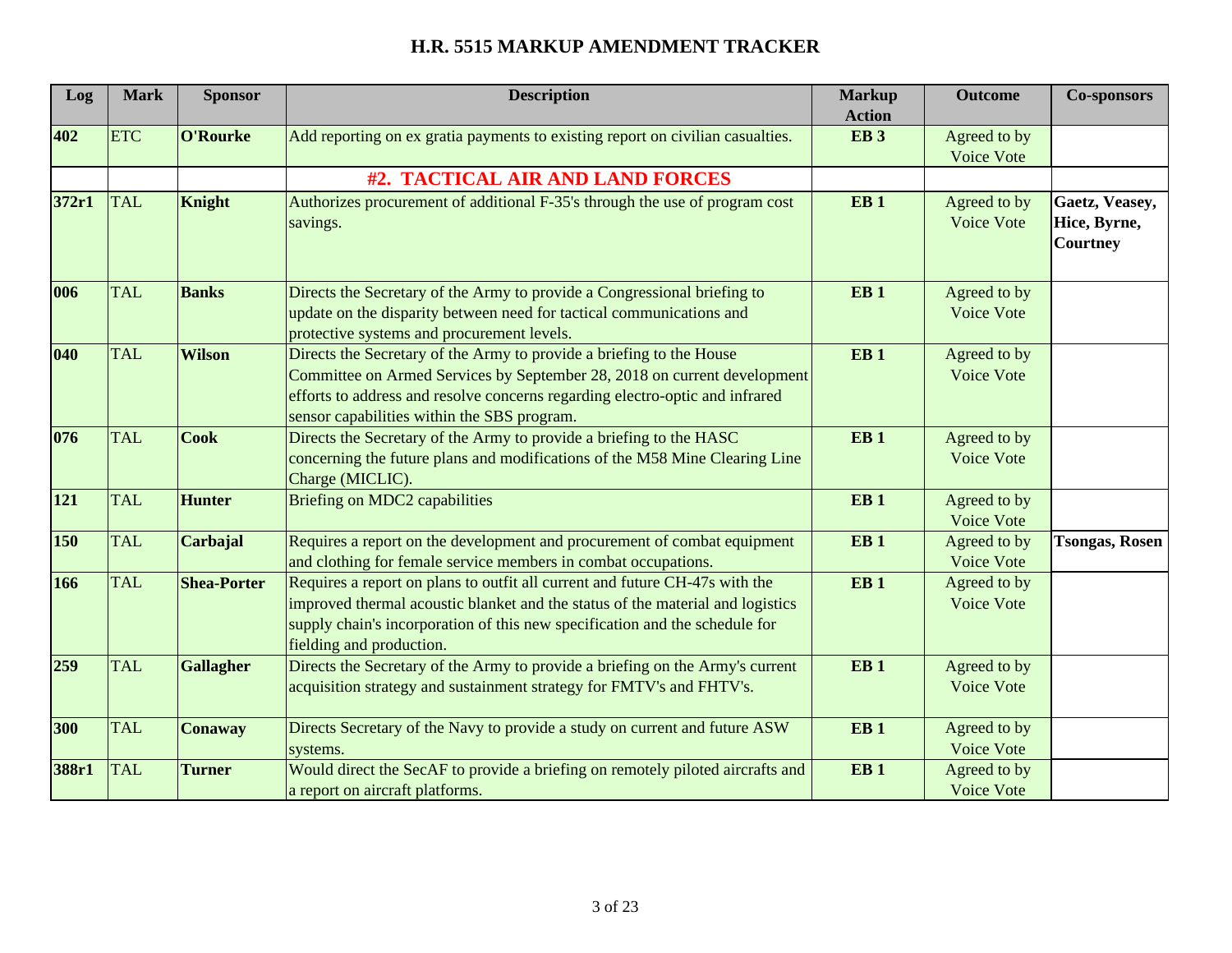| Log        | <b>Mark</b> | <b>Sponsor</b>   | <b>Description</b>                                                               | <b>Markup</b>                    | <b>Outcome</b> | <b>Co-sponsors</b> |
|------------|-------------|------------------|----------------------------------------------------------------------------------|----------------------------------|----------------|--------------------|
| 133        | <b>TAL</b>  | <b>Wilson</b>    | Requires the Secretary of the Navy to provide a briefing on operational details  | <b>Action</b><br>EB <sub>2</sub> | Agreed to by   |                    |
|            |             |                  | of the DDG-51 SWaP receiver, including capabilities and any challenges           |                                  | Voice Vote     |                    |
|            |             |                  | associated with integration of NGHMS and subsequently onto the MH-60R            |                                  |                |                    |
|            |             |                  | platform.                                                                        |                                  |                |                    |
| 140r1      | <b>TAL</b>  | Gaetz            | Directs Secretary of the Air Force to provide a briefing to the HASC not later   | EB <sub>2</sub>                  | Agreed to by   |                    |
|            |             |                  | than February 15, 2019, on Air Force plans to fund technologies which lead to    |                                  | Voice Vote     |                    |
|            |             |                  | low-cost, high performance turbofan engines of up to 1,200 pounds of thrust.     |                                  |                |                    |
| 177        | <b>TAL</b>  | <b>Hunter</b>    | Briefing on integration of JAGM-F for Navy and USMC.                             | EB <sub>2</sub>                  | Agreed to by   |                    |
|            |             |                  |                                                                                  |                                  | Voice Vote     |                    |
| <b>190</b> | <b>TAL</b>  | Larsen           | Directs SecNav to brief on engine noise reduction engineering efforts for F/A-   | EB <sub>2</sub>                  | Agreed to by   |                    |
|            |             |                  | 18 series aircraft.                                                              |                                  | Voice Vote     |                    |
| 264r1      | <b>TAL</b>  | <b>Gallagher</b> | Directs a briefing on acquisition strategies to rapidly procure Deployable Air   | EB <sub>2</sub>                  | Agreed to by   |                    |
|            |             |                  | Base Systems in order to address identified PACOM capability gaps.               |                                  | Voice Vote     |                    |
| 280        | <b>TAL</b>  | <b>Brooks</b>    | Progress on funds allocated to develop government-owned solution that enable     | EB <sub>2</sub>                  | Agreed to by   |                    |
|            |             |                  | accelerated integration of new missile capabilities into the Army Integrated Air |                                  | Voice Vote     |                    |
|            |             |                  | and Missile Defense program.                                                     |                                  |                |                    |
| 311        | <b>TAL</b>  | <b>Conaway</b>   | Directs Secretary of the Navy to provide HASC and SASC briefing on CVW           | EB <sub>2</sub>                  | Agreed to by   |                    |
|            |             |                  | long range strike capabilities.                                                  |                                  | Voice Vote     |                    |
| 350        | <b>TAL</b>  | Knight           | Requires the Secretary of Defense to provide a report on DOD target and threat   | EB <sub>2</sub>                  | Agreed to by   |                    |
|            |             |                  | systems used in development test and operational test and operational training   |                                  | Voice Vote     |                    |
|            |             |                  | environments.                                                                    |                                  |                |                    |
| 364        | <b>TAL</b>  | <b>Kelly</b>     | Supports the FY19 for CREW Devices (Modi II) and directs the Army to             | <b>EB2</b>                       | Agreed to by   |                    |
|            |             |                  | coordinate and harmonize the requirements, acquisition efforts and program of    |                                  | Voice Vote     |                    |
|            |             |                  | record of CREW electronic counter measure systems.                               |                                  |                |                    |
| 375        | <b>TAL</b>  | Lamborn          | Requires the Secretary of the Army to provide a briefing that outlines potential | EB <sub>2</sub>                  | Agreed to by   |                    |
|            |             |                  | courses of action to begin immediate procurement of Assured Position             |                                  | Voice Vote     |                    |
|            |             |                  | Navigation and Timing (APNT) systems, subject to successful test and             |                                  |                |                    |
|            |             |                  | evaluations.                                                                     |                                  |                |                    |
| 389        | <b>TAL</b>  | <b>Turner</b>    | Authorizes use of JSTARS Recap program funding to maintain the program           | EB <sub>2</sub>                  | Agreed to by   |                    |
|            |             |                  | office's functionality.                                                          |                                  | Voice Vote     |                    |
|            |             |                  | #3. SEAPOWER AND PROJECTION FORCES                                               |                                  |                |                    |
| 031        | <b>SPF</b>  | <b>Wittman</b>   | Technical correction related to the Ready Reserve Fleet.                         | EB <sub>1</sub>                  | Agreed to by   |                    |
|            |             |                  |                                                                                  |                                  | Voice Vote     |                    |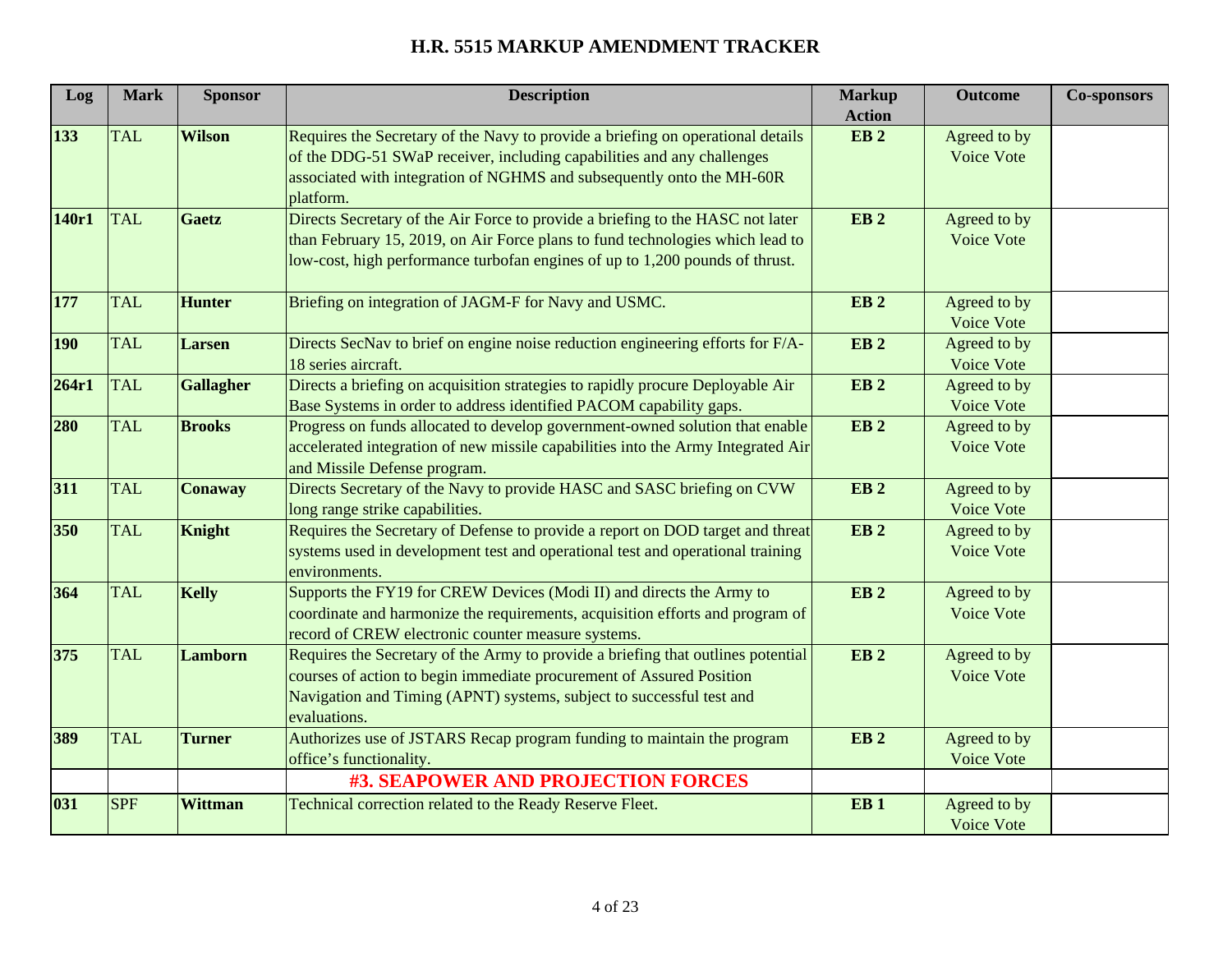| Log   | <b>Mark</b> | <b>Sponsor</b>   | <b>Description</b>                                                              | <b>Markup</b>   | <b>Outcome</b>    | <b>Co-sponsors</b> |
|-------|-------------|------------------|---------------------------------------------------------------------------------|-----------------|-------------------|--------------------|
|       |             |                  |                                                                                 | <b>Action</b>   |                   |                    |
| 032   | <b>SPF</b>  | <b>Wittman</b>   | Clarifies a C-130J provision by striking "Secretary of the Navy" and inserting  | EB <sub>1</sub> | Agreed to by      |                    |
|       |             |                  | 'Secretary of the Air Force".                                                   |                 | Voice Vote        |                    |
| 058r1 | <b>SPF</b>  | Larsen           | Expresses the Sense of Congress in support of industry and the Air Force        | EB <sub>1</sub> | Agreed to by      | Norcross,          |
|       |             |                  | ensuring that the first KC-46A tanker is delivered in FY 2018.                  |                 | Voice Vote        | Garamendi          |
| 118   | <b>SPF</b>  | <b>Hunter</b>    | Degaussing for DDG 51.                                                          | EB <sub>1</sub> | Agreed to by      |                    |
|       |             |                  |                                                                                 |                 | Voice Vote        |                    |
| 119   | <b>SPF</b>  | <b>Hunter</b>    | Requires the Secretary of the Navy to provide a briefing on ordnance disposal   | EB <sub>1</sub> | Agreed to by      | Davis,             |
|       |             |                  | recovery operations.                                                            |                 | Voice Vote        | LoBiondo           |
| 195   | <b>SPF</b>  | <b>Larsen</b>    | Amends language on logistics support contract for VC-25B to synchronize         | EB <sub>1</sub> | Agreed to by      |                    |
|       |             |                  | with existing agreement on program structure.                                   |                 | Voice Vote        |                    |
| 217   | <b>SPF</b>  | <b>McSally</b>   | Waives the 30-day post certification waiting period for the Compass Call cross  | EB <sub>1</sub> | Agreed to by      |                    |
|       |             |                  | deck initiative.                                                                |                 | Voice Vote        |                    |
| 363   | <b>SPF</b>  | <b>Kelly</b>     | Requires the Secretary of the Navy to provide a report on the effect of the     | EB <sub>1</sub> | Agreed to by      |                    |
|       |             |                  | revised U.S. and Israel Memorandum of Understanding on the merchant             |                 | Voice Vote        |                    |
|       |             |                  | mariner fleet.                                                                  |                 |                   |                    |
| 365r1 | <b>SPF</b>  | <b>Kelly</b>     | Encourages the Secretary of the Navy to emphasize concepts of risk reduction,   | EB <sub>1</sub> | Agreed to by      |                    |
|       |             |                  | commonality with existing platform equipment and reduced acquisition and        |                 | <b>Voice Vote</b> |                    |
|       |             |                  | lifecycle and sustainment costs to provide a best value solution for the Navy's |                 |                   |                    |
|       |             |                  | new guided missile frigate missile program.                                     |                 |                   |                    |
| 132   | <b>SPF</b>  | <b>Smith</b>     | Encourages the Air Force to explore the possibility of upgrading the C-130H     | EB <sub>2</sub> | Agreed to by      |                    |
|       |             |                  | flight engineer overhead control panel using readily available off the shelf    |                 | Voice Vote        |                    |
|       |             |                  | technology.                                                                     |                 |                   |                    |
| 180   | <b>SPF</b>  | <b>Hunter</b>    | Addresses misc USCG authorities.                                                | EB <sub>2</sub> | Agreed to by      | Garamendi          |
|       |             |                  |                                                                                 |                 | Voice Vote        |                    |
| 236r1 | <b>SPF</b>  | <b>Courtney</b>  | Directs the SECNAV to provide a briefing on theater anti-submarine warfare      | EB <sub>2</sub> | Agreed to by      |                    |
|       |             |                  | and undersea surveillance prototypes and operational gaps with respect to the   |                 | <b>Voice Vote</b> |                    |
|       |             |                  | Deployables Program of Record.                                                  |                 |                   |                    |
| 272   | <b>SPF</b>  | Garamendi        | 30 Days prior to the purchase of a vessel, Congress must be notified and        | EB <sub>2</sub> | Agreed to by      | <b>Hunter</b>      |
|       |             |                  | provided with the criteria used to make the vessel determination. This notice   |                 | <b>Voice Vote</b> |                    |
|       |             |                  | shall also act as a 30-day wait period for Congress to review the determination |                 |                   |                    |
|       |             |                  | before the Navy and MARAD can finalize the vessel purchase.                     |                 |                   |                    |
|       |             |                  |                                                                                 |                 |                   |                    |
| 275   | <b>SPF</b>  | <b>Garamendi</b> | USCG technical corrections bill.                                                | EB <sub>2</sub> | Agreed to by      | <b>Hunter</b>      |
|       |             |                  |                                                                                 |                 | Voice Vote        |                    |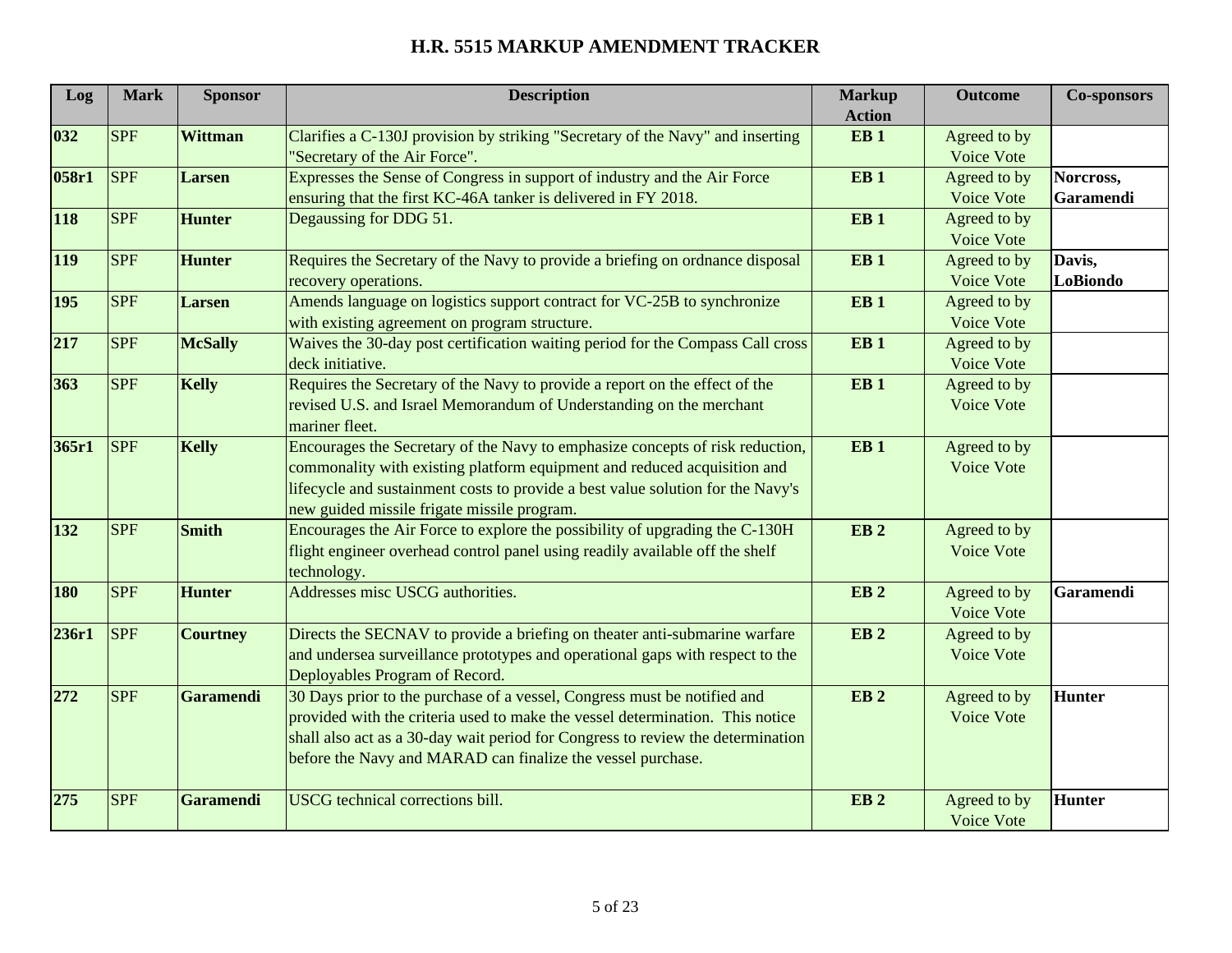| Log   | <b>Mark</b> | <b>Sponsor</b>    | <b>Description</b>                                                             | <b>Markup</b>     | <b>Outcome</b> | <b>Co-sponsors</b> |
|-------|-------------|-------------------|--------------------------------------------------------------------------------|-------------------|----------------|--------------------|
|       |             |                   |                                                                                | <b>Action</b>     |                |                    |
| 296   | <b>SPF</b>  | <b>Conaway</b>    | Changes law from 11 to 12 carriers.                                            | EB <sub>2</sub>   | Agreed to by   |                    |
|       |             |                   |                                                                                |                   | Voice Vote     |                    |
| 312   | <b>SPF</b>  | <b>Conaway</b>    | Established Training vessel capacity sharing program.                          | EB <sub>2</sub>   | Agreed to by   |                    |
|       |             |                   |                                                                                |                   | Voice Vote     |                    |
| 313r1 | <b>SPF</b>  | <b>Conaway</b>    | Prohibits funds by the Maritime Administration for the procurement of any      | EB <sub>2</sub>   | Agreed to by   |                    |
|       |             |                   | used vessel.                                                                   |                   | Voice Vote     |                    |
|       |             |                   | #4. READINESS                                                                  |                   |                |                    |
| 128r2 | <b>RDY</b>  | <b>Smith</b>      | Would establish a National Commission on Aviation Safety.                      | <b>Standalone</b> | Agreed to, as  | <b>Tsongas</b>     |
|       |             |                   |                                                                                |                   | amended by Log |                    |
|       |             |                   |                                                                                |                   | 408, by Voice  |                    |
|       |             |                   |                                                                                |                   | Vote           |                    |
| 408   | <b>RDY</b>  | <b>Thornberry</b> | PERFECTING AMENDMENT TO SMITH LOG 128r2 - Addressing                           | <b>Standalone</b> | Agreed to by   |                    |
|       |             |                   | physiological effects.                                                         |                   | Voice Vote     |                    |
|       |             |                   |                                                                                |                   |                |                    |
| 005   | <b>RDY</b>  | <b>Banks</b>      | Directs Director of Cost Assessment and Program Evaluation to find more        | EB <sub>1</sub>   | Agreed to by   |                    |
|       |             |                   | efficient ways for Active and Reserve personnel to complete mandatory          |                   | Voice Vote     |                    |
|       |             |                   | training requirements and report to Congress on cost options to consolidate    |                   |                |                    |
|       |             |                   | training systems.                                                              |                   |                |                    |
| 043r1 | <b>RDY</b>  | <b>Tsongas</b>    | Requires a briefing by the Office of the Secretary of Defense on the           | EB <sub>1</sub>   | Agreed to by   |                    |
|       |             |                   | Department's use of workplace accommodations like telework and flexible        |                   | Voice Vote     |                    |
|       |             |                   | work schedules. Does not give Department any new authorities.                  |                   |                |                    |
| 072r1 | <b>RDY</b>  | <b>Cook</b>       | Allows the establishment of a protected microwave communications site with a   | EB <sub>1</sub>   | Agreed to by   |                    |
|       |             |                   | federally protected wilderness area.                                           |                   | Voice Vote     |                    |
| 134   | <b>RDY</b>  | Gabbard           | Requires the Secretary of Defense to provide a report on the Regional          | EB <sub>1</sub>   | Agreed to by   |                    |
|       |             |                   | Biosecurity Plan for Micronesia and Hawaii, which is a strategic plan led by   |                   | Voice Vote     |                    |
|       |             |                   | the Department of Defense to prevent and control the introduction of invasive  |                   |                |                    |
|       |             |                   | species in the Pacific.                                                        |                   |                |                    |
| 191   | <b>RDY</b>  | <b>Gaetz</b>      | Transportation on military aircraft on a space-available basis for disabled    | EB <sub>1</sub>   | Agreed to by   | <b>Gallego</b>     |
|       |             |                   | veterans with a service connected permanent disability rated as total.         |                   | Voice Vote     |                    |
| 214   | <b>RDY</b>  | <b>Panetta</b>    | DRL on the findings of the Close Combat Lethality Task Force established by    | EB <sub>1</sub>   | Agreed to by   |                    |
|       |             |                   | Sec. Mattis in Feb. 2018.                                                      |                   | Voice Vote     |                    |
| 219   | <b>RDY</b>  | <b>Bishop</b>     | Directs OSD to deliver a report detailing how Major Range and Test Facility    | EB <sub>1</sub>   | Agreed to by   |                    |
|       |             |                   | Bases plan to more effectively incorporate advanced 5th generation testing and |                   | Voice Vote     |                    |
|       |             |                   | improve efficiencies of range scheduling between competing services and        |                   |                |                    |
|       |             |                   | priorities.                                                                    |                   |                |                    |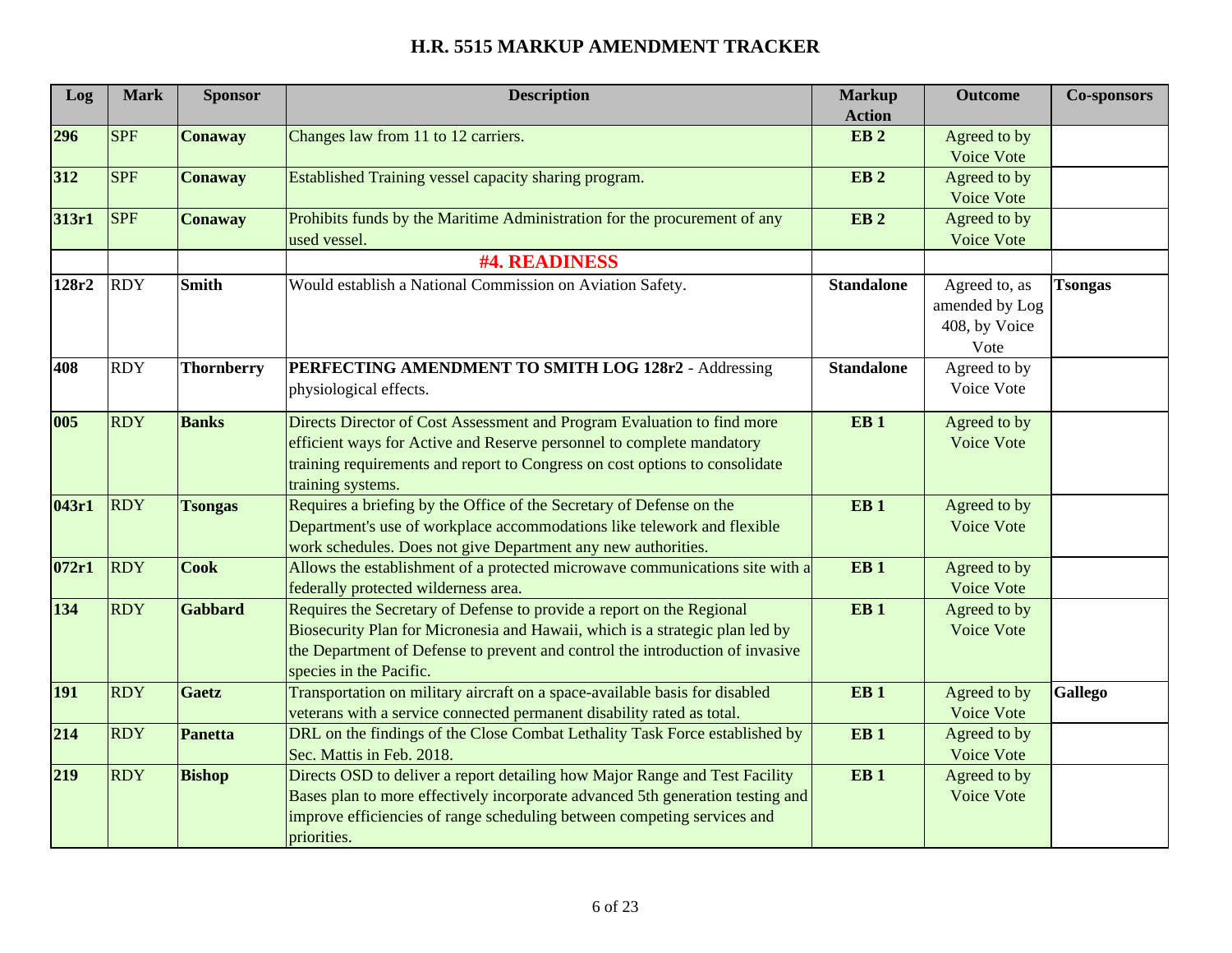| Log   | <b>Mark</b> | <b>Sponsor</b>  | <b>Description</b>                                                                 | <b>Markup</b>                    | <b>Outcome</b>    | <b>Co-sponsors</b> |
|-------|-------------|-----------------|------------------------------------------------------------------------------------|----------------------------------|-------------------|--------------------|
| 240   | <b>RDY</b>  | <b>Murphy</b>   | Directs the Assistant Secretary of Defense for Energy, Installations, and          | <b>Action</b><br>EB <sub>1</sub> | Agreed to by      |                    |
|       |             |                 | Environment to provide a briefing on the Department's efforts to leverage          |                                  | Voice Vote        |                    |
|       |             |                 | energy efficient technologies in deployed structures.                              |                                  |                   |                    |
| 319   | <b>RDY</b>  | <b>Turner</b>   | Authorizes DOD to create a grant program to which private DOD housing              | EB <sub>1</sub>                  | Agreed to by      |                    |
|       |             |                 | entities may request funds to retrofit or replace existing windows to include fall |                                  | <b>Voice Vote</b> |                    |
|       |             |                 | prevention devices.                                                                |                                  |                   |                    |
| 335   | <b>RDY</b>  | <b>Bordallo</b> | Establishes an Army Center of Excellence for advance/additive manufacturing        | EB <sub>1</sub>                  | Agreed to by      |                    |
|       |             |                 | techniques and capabilities, and improvements for component parts and              |                                  | Voice Vote        |                    |
|       |             |                 | logistics needs that support the Army organic industrial base. Consults Army       |                                  |                   |                    |
|       |             |                 | Cyber COE for appropriate cyber protections.                                       |                                  |                   |                    |
| 399   | <b>RDY</b>  | <b>Wilson</b>   | Would direct a briefing on life cycle costs to acquisition programs.               | EB <sub>1</sub>                  | Agreed to by      |                    |
|       |             |                 |                                                                                    |                                  | Voice Vote        |                    |
| 323   | <b>RDY</b>  | <b>Russell</b>  | Treatment of leases of non-excess property entered into with insured               | <b>Standalone</b>                | Agreed to by      |                    |
|       |             |                 | depository institutions.                                                           |                                  | Recorded Vote,    |                    |
|       |             |                 |                                                                                    |                                  | 33y - 28n         |                    |
| 122   | <b>RDY</b>  | <b>Hunter</b>   | Increase access to shooting ranges                                                 | <b>Standalone</b>                | Agreed to by      | Lamborn            |
|       |             |                 |                                                                                    |                                  | Voice Vote        |                    |
| 328   | <b>RDY</b>  | <b>Russell</b>  | Transfer or Possession of defense items for national defense purpose.              | <b>Standalone</b>                | Agreed to by      |                    |
|       |             |                 |                                                                                    |                                  | Recorded Vote,    |                    |
|       |             |                 |                                                                                    |                                  | 36y - 24n         |                    |
| 024   | <b>RDY</b>  | <b>Brown</b>    | Authorizes a conveyance of 40 acres of land from the USNA Dairy Farm to            | EB <sub>2</sub>                  | Agreed to by      | Wittman            |
|       |             |                 | Anne Arundel County, Maryland, contingent on certain considerations and            |                                  | <b>Voice Vote</b> |                    |
|       |             |                 | considerations.                                                                    |                                  |                   |                    |
| 034r1 | <b>RDY</b>  | <b>Wittman</b>  | Requires a report to better utilize CONUS training facilities for anti-terrorism   | EB <sub>2</sub>                  | Agreed to by      |                    |
|       |             |                 | training as well as identify any training backlogs or facilities infrastructure    |                                  | Voice Vote        |                    |
|       |             |                 | shortfalls that exist to accomplish such training.                                 |                                  |                   |                    |
| 085   | <b>RDY</b>  | <b>Gabbard</b>  | Sense of Congress that the DoD should provide Adversary Air capabilities to        | EB <sub>2</sub>                  | Agreed to by      |                    |
|       |             |                 | all facilities housing F-22s, to improve the training capabilities of F-22         |                                  | <b>Voice Vote</b> |                    |
|       |             |                 | squadrons.                                                                         |                                  |                   |                    |
| 151   | <b>RDY</b>  | Carbajal        | Requires a report on water security on military installations.                     | EB <sub>2</sub>                  | Agreed to by      |                    |
|       |             |                 |                                                                                    |                                  | <b>Voice Vote</b> |                    |
| 188r1 | <b>RDY</b>  | <b>Shuster</b>  | Expresses support of the committee for research and development of the secure      | EB <sub>2</sub>                  | Agreed to by      |                    |
|       |             |                 | fuels initiatives through the Operational Energy Capabilities Improvement          |                                  | <b>Voice Vote</b> |                    |
|       |             |                 | Fund.                                                                              |                                  |                   |                    |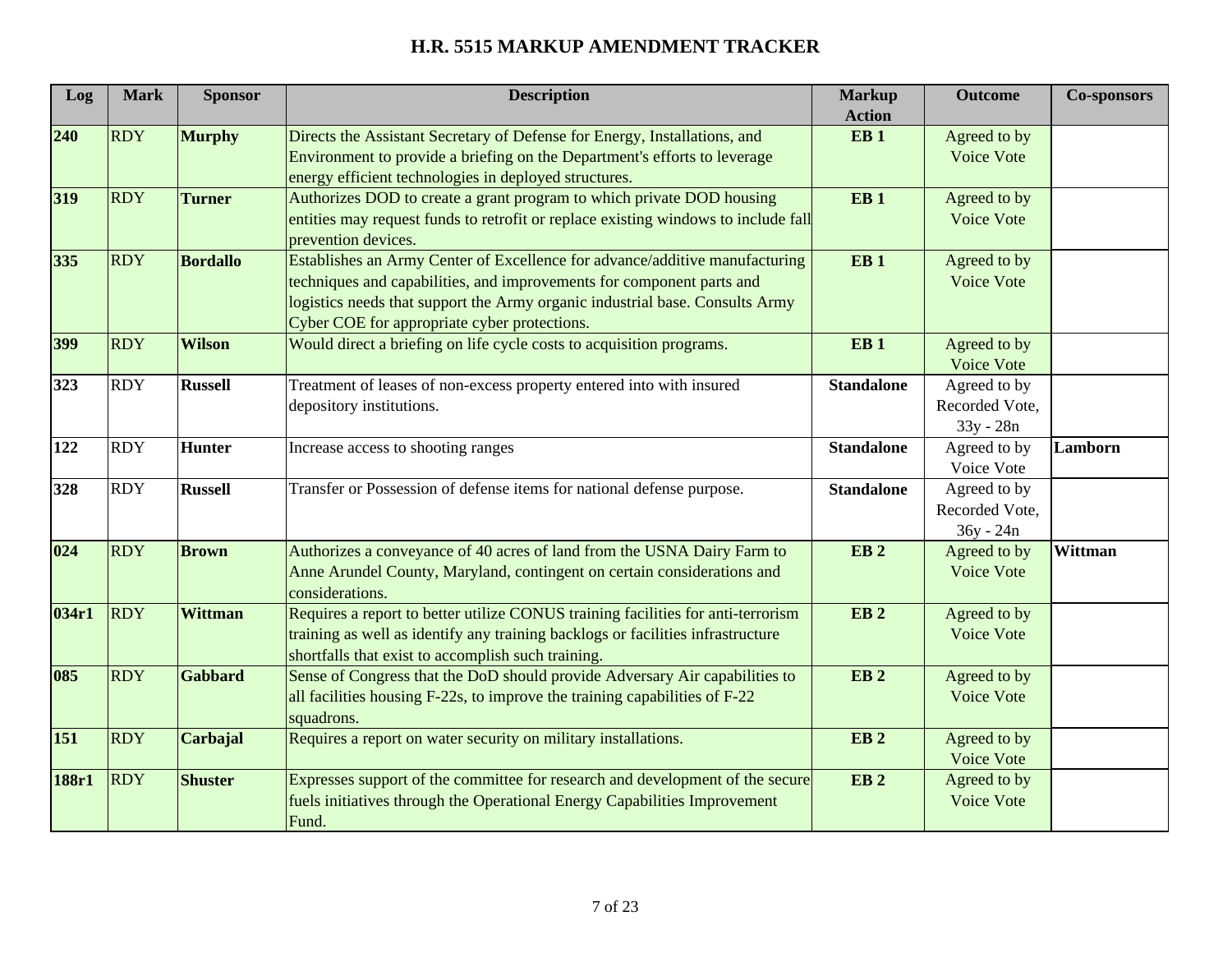| Log   | <b>Mark</b> | <b>Sponsor</b>  | <b>Description</b>                                                               | <b>Markup</b><br><b>Action</b> | <b>Outcome</b>    | <b>Co-sponsors</b> |
|-------|-------------|-----------------|----------------------------------------------------------------------------------|--------------------------------|-------------------|--------------------|
| 216   | <b>RDY</b>  | <b>McSally</b>  | Expresses the importance of organic attack aviator training within the Army      | EB <sub>2</sub>                | Agreed to by      |                    |
|       |             |                 | National Guard at the Western Army Aviation Training Site and the Easter         |                                | Voice Vote        |                    |
|       |             |                 | <b>Army Aviation Training Site.</b>                                              |                                |                   |                    |
| 234   | <b>RDY</b>  | <b>Speier</b>   | Requires DOD to conduct security clearance reinvestigations of senior leaders    | EB <sub>2</sub>                | Agreed to by      |                    |
|       |             |                 | who engage in sexual assault or harassment, even if those individuals are        |                                | <b>Voice Vote</b> |                    |
|       |             |                 | retiring from the military or civilian service.                                  |                                |                   |                    |
| 244r1 | <b>RDY</b>  | <b>Scott</b>    | Require a briefing from the Secretary of the Army on the strategic alignment     | EB <sub>2</sub>                | Agreed to by      |                    |
|       |             |                 | decision matrix and installations plan for the fielding of the Security Forces   |                                | Voice Vote        |                    |
|       |             |                 | Assistance Brigades.                                                             |                                |                   |                    |
| 268   | <b>RDY</b>  | O'Halleran      | Requires the Secretary of the Navy to brief the Committee on impediments to      | EB <sub>2</sub>                | Agreed to by      |                    |
|       |             |                 | recruitment and hiring of astronomers.                                           |                                | Voice Vote        |                    |
| 306   | <b>RDY</b>  | <b>Norcross</b> | To codify DODI 7041.04 in the FY2019 NDAA by requiring DoD to consider           | EB <sub>2</sub>                | Agreed to by      | <b>Shea-Porter</b> |
|       |             |                 | costs when making workforce decisions on whether to use a federal civilian, a    |                                | Voice Vote        |                    |
|       |             |                 | contractor, or a service member.                                                 |                                |                   |                    |
| 387   | <b>RDY</b>  | <b>Cook</b>     | Enables certain proceeds from sale of electrical energy generated from           | EB <sub>2</sub>                | Agreed to by      |                    |
|       |             |                 | geothermal energy resource to be used for installation energy or water security  |                                | <b>Voice Vote</b> |                    |
|       |             |                 | projects at the military installation in which the geothermal energy resource is |                                |                   |                    |
|       |             |                 | located.                                                                         |                                |                   |                    |
| 027   | <b>RDY</b>  | <b>Brown</b>    | Amends a reporting requirement in the mark to include review of the              | EB <sub>3</sub>                | Agreed to by      |                    |
|       |             |                 | advisability and feasibility procuring, altering, or otherwise modifying bridge  |                                | Voice Vote        |                    |
|       |             |                 | simulators to enable high-fidelity representation of the bridge layouts and      |                                |                   |                    |
|       |             |                 | characteristics.                                                                 |                                |                   |                    |
| 039r1 | <b>RDY</b>  | <b>Wilson</b>   | Briefing on the feasibility of a pilot program to test new technologies and best | EB <sub>3</sub>                | Agreed to by      |                    |
|       |             |                 | practices in operational energy and resiliency for engine sustainment which      |                                | Voice Vote        |                    |
|       |             |                 | reduces maintenance costs, improves aircraft availability rates, and lowers      |                                |                   |                    |
|       |             |                 | aircraft fuel consumption rates.                                                 |                                |                   |                    |
| 114   | <b>RDY</b>  | <b>Hunter</b>   | Report on Navy-Coast Guard Arctic Strategy.                                      | EB <sub>3</sub>                | Agreed to by      | <b>Garamendi</b>   |
|       |             |                 |                                                                                  |                                | <b>Voice Vote</b> |                    |
| 144r2 | <b>RDY</b>  | <b>Gabbard</b>  | Requires the SECDEF to report to HASC on ongoing lease renewal process in        | EB <sub>3</sub>                | Agreed to by      |                    |
|       |             |                 | Hawaii for DOD lands by July 31, 2018.                                           |                                | Voice Vote        |                    |
| 206r1 | <b>RDY</b>  | <b>Bacon</b>    | Prohibits expenditure of funding on a new medical center in Germany until the    | EB <sub>3</sub>                | Agreed to by      |                    |
|       |             |                 | Secretary of Defense certifies the new hospital will minimize the use of         |                                | Voice Vote        |                    |
|       |             |                 | Russian source fuel.                                                             |                                |                   |                    |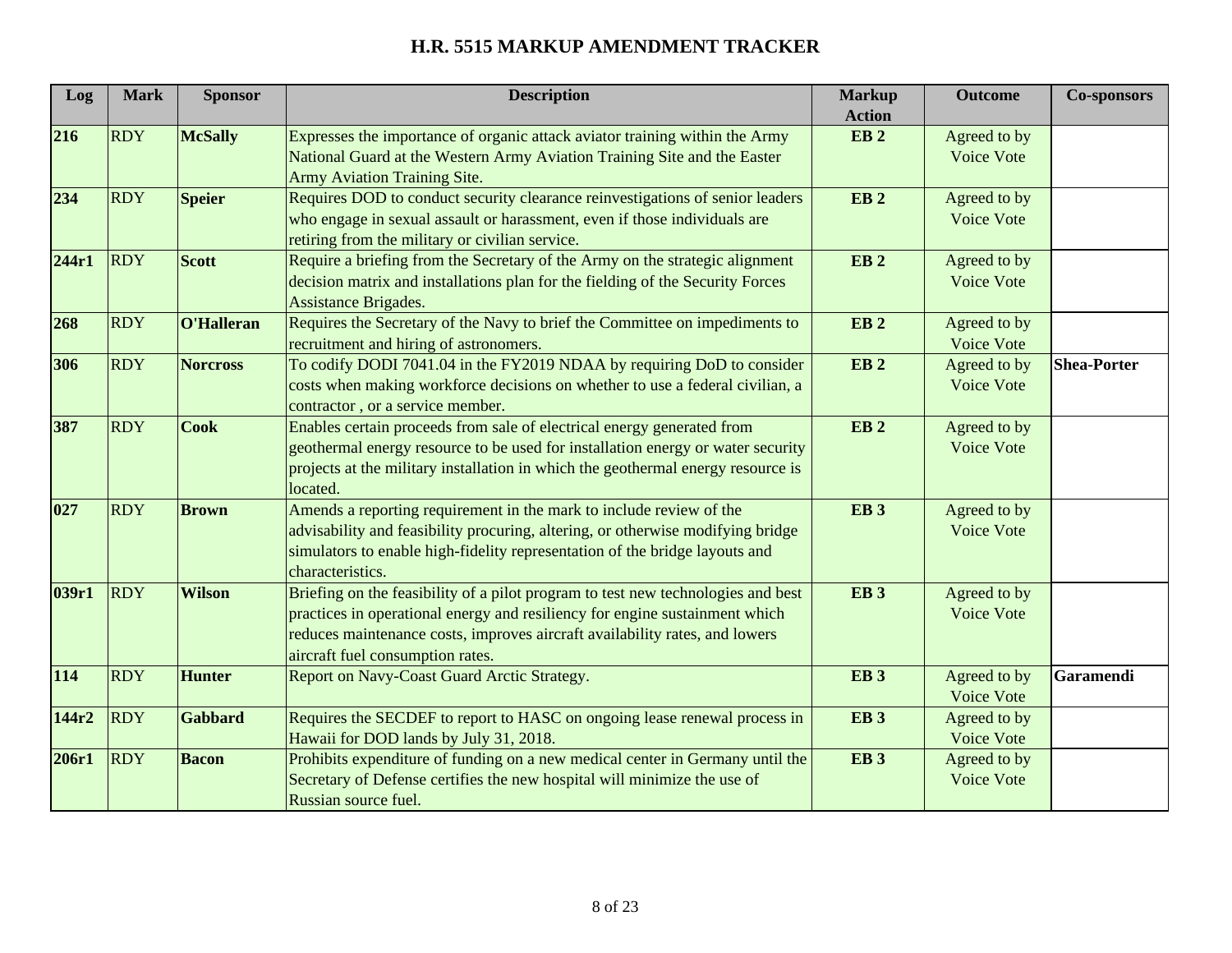| Log   | <b>Mark</b> | <b>Sponsor</b>    | <b>Description</b>                                                               | <b>Markup</b><br><b>Action</b> | <b>Outcome</b>    | <b>Co-sponsors</b> |
|-------|-------------|-------------------|----------------------------------------------------------------------------------|--------------------------------|-------------------|--------------------|
| 230   | <b>RDY</b>  | <b>Courtney</b>   | This amendment would require that when the Secretary of a military               | EB <sub>3</sub>                | Agreed to by      |                    |
|       |             |                   | department authorizes military personnel to perform civilian functions, those    |                                | Voice Vote        |                    |
|       |             |                   | military personnel possess a military occupational specialty consistent with the |                                |                   |                    |
|       |             |                   | civilian functions they are directed to perform.                                 |                                |                   |                    |
| 238   | <b>RDY</b>  | <b>Murphy</b>     | Requires a report on the effects of integrating modeling and simulation into the | EB <sub>3</sub>                | Agreed to by      |                    |
|       |             |                   | review and development of operational plans, joint training and exercises, and   |                                | <b>Voice Vote</b> |                    |
|       |             |                   | high-priority security cooperation initiatives.                                  |                                |                   |                    |
| 258   | <b>RDY</b>  | <b>Scott</b>      | Directs a briefing to the HASC on each military departments' requirements,       | EB <sub>3</sub>                | Agreed to by      |                    |
|       |             |                   | plans, and timelines for improving communications coverage and capabilities      |                                | Voice Vote        |                    |
|       |             |                   | on its installations.                                                            |                                |                   |                    |
| 284r1 | <b>RDY</b>  | <b>Garamendi</b>  | Provides specific authorization for a construction project at Travis Air Force   | EB <sub>3</sub>                | Agreed to by      |                    |
|       |             |                   | Base as requested by the Air Force.                                              |                                | Voice Vote        |                    |
| 386   | <b>RDY</b>  | <b>Cook</b>       | Aims to freeze a portion of the Public Schools on Military Installations list to | EB <sub>3</sub>                | Agreed to by      |                    |
|       |             |                   | ensure that the original top 38 schools do not lose priority because of the      |                                | Voice Vote        |                    |
|       |             |                   | reassessment.                                                                    |                                |                   |                    |
| 400   | <b>RDY</b>  | <b>Thornberry</b> | Would require a briefing on household goods weight allowances.                   | EB <sub>3</sub>                | Agreed to by      |                    |
|       |             |                   |                                                                                  |                                | Voice Vote        |                    |
| 003   | <b>RDY</b>  | <b>Bordallo</b>   | Addresses workforce shortage issues by providing temporary workers               | <b>EB4</b>                     | Agreed to by      |                    |
|       |             |                   | (construction, health care industry) for requirements directly supporting or     |                                | Voice Vote        |                    |
|       |             |                   | associated with the Marines buildup and relocation from Okinawa to Guam.         |                                |                   |                    |
|       |             |                   | Exempts returning workers from the H-2B national cap only one time.              |                                |                   |                    |
| 251r1 | <b>RDY</b>  | <b>Murphy</b>     | Expresses the Committee's appreciation for the value of the Presidential         | <b>EB4</b>                     | Agreed to by      |                    |
|       |             |                   | Management Fellows (PMF) program to recruit, develop, and retain high-           |                                | Voice Vote        |                    |
|       |             |                   | quality civilian talent in the Office of Secretary of Defense.                   |                                |                   |                    |
| 184r1 | <b>RDY</b>  | <b>Rosen</b>      | Directs the Secretaries of Defense and Energy to submit a report to the          | <b>EB4</b>                     | Agreed to by      |                    |
|       |             |                   | congressional defense committees on the impact that the Yucca Mountain           |                                | Voice Vote        |                    |
|       |             |                   | Project would have on DoD and DoE activities at NNSS, NTTR, and other            |                                |                   |                    |
|       |             |                   | defense facilities.                                                              |                                |                   |                    |
| 237   | <b>RDY</b>  | <b>Courtney</b>   | Insert bill text of HR 555, the Amateur Radio Parity Act, which has passed the   | <b>EB4</b>                     | Agreed to by      | Rogers,            |
|       |             |                   | House of Representatives unanimously twice, most recently on Jan 23, 2018.       |                                | Voice Vote        | <b>Hartzler</b>    |
|       |             |                   |                                                                                  |                                |                   |                    |
|       |             |                   | <b>#5. MILITARY PERSONEL</b>                                                     |                                |                   |                    |
| 010   | <b>MLP</b>  | <b>Moulton</b>    | Clarifies assessment criteria in the Mental Health Care in the Military Health   | EB <sub>1</sub>                | Agreed to by      | <b>Tsongas</b>     |
|       |             |                   | System DRL to focus the study on how DHA's command structure will                |                                | Voice Vote        |                    |
|       |             |                   | incorporate mental health care.                                                  |                                |                   |                    |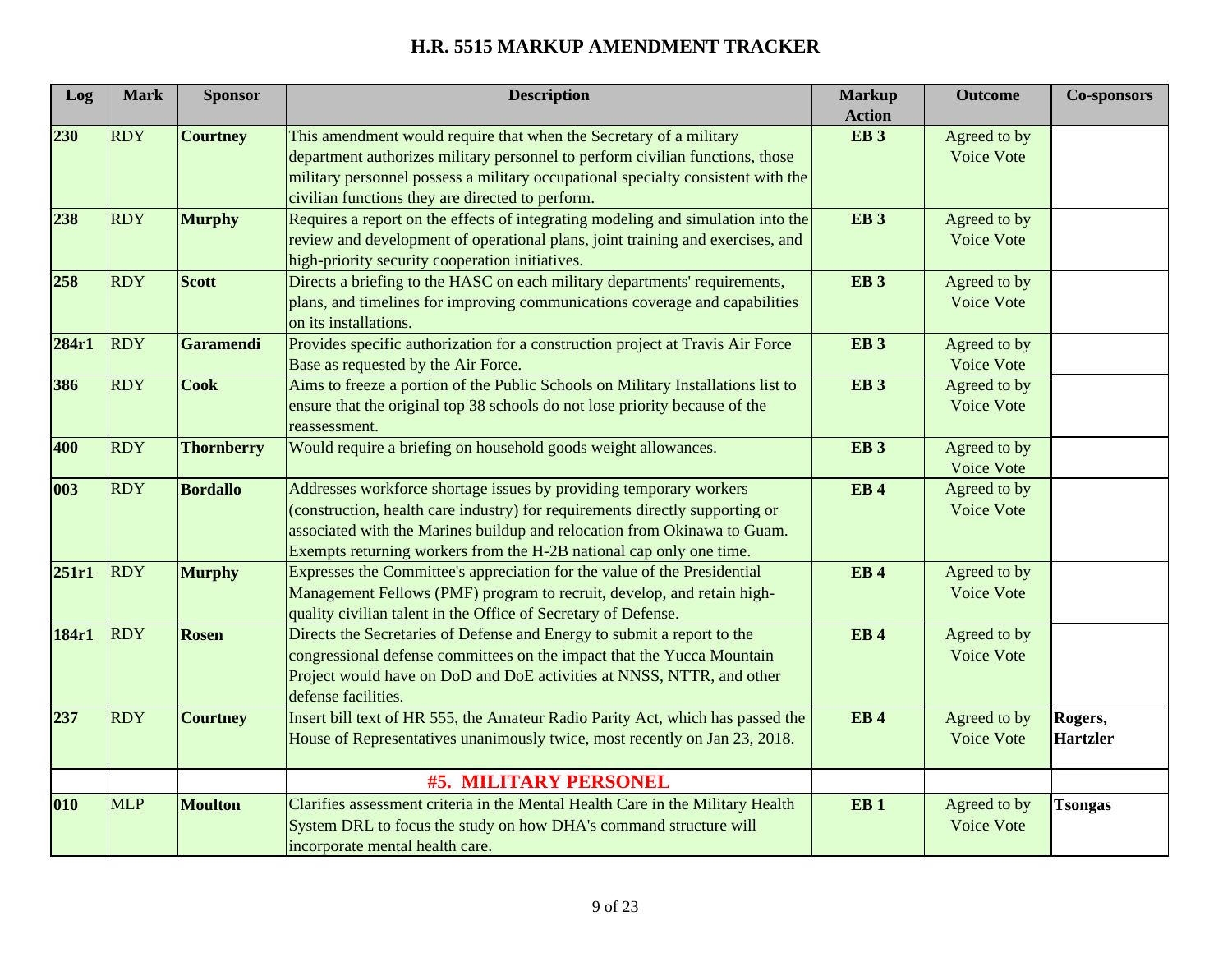| Log   | <b>Mark</b> | <b>Sponsor</b>  | <b>Description</b>                                                               | <b>Markup</b>   | <b>Outcome</b>    | <b>Co-sponsors</b> |
|-------|-------------|-----------------|----------------------------------------------------------------------------------|-----------------|-------------------|--------------------|
|       |             |                 |                                                                                  | <b>Action</b>   |                   |                    |
| 012   | <b>MLP</b>  | <b>Moulton</b>  | Would require the Mental Health Care in the Military Health System               | EB <sub>1</sub> | Agreed to by      | <b>Tsongas</b>     |
|       |             |                 | assessment in direct report language to be completed by an independent<br>FFRDC. |                 | <b>Voice Vote</b> |                    |
| 047   | <b>MLP</b>  | <b>Davis</b>    | Directs the SECDEF to report on improving delivery of mental health services.    | EB <sub>1</sub> | Agreed to by      |                    |
|       |             |                 |                                                                                  |                 | Voice Vote        |                    |
| 063   | <b>MLP</b>  | <b>Speier</b>   | Asks for a report on CTE/TBI research gaps.                                      | EB <sub>1</sub> | Agreed to by      |                    |
|       |             |                 |                                                                                  |                 | Voice Vote        |                    |
| 091   | <b>MLP</b>  | <b>Gabbard</b>  | Directs the Government Accountability Office to conduct a study of the           | EB <sub>1</sub> | Agreed to by      |                    |
|       |             |                 | Defense Health Agency's oversight of the transition of TRICARE managed           |                 | Voice Vote        |                    |
|       |             |                 | care support contractors for its TRICARE regions.                                |                 |                   |                    |
| 126   | <b>MLP</b>  | <b>Davis</b>    | Directs the SECDEF to report in coordination with the Secretary of HHS and       | EB <sub>1</sub> | Agreed to by      |                    |
|       |             |                 | the Commissioner of Social Security, to report on the total number of severely   |                 | <b>Voice Vote</b> |                    |
|       |             |                 | injured veterans who are no longer enrolled in TRICARE because of their          |                 |                   |                    |
|       |             |                 | enrollment in Medicare.                                                          |                 |                   |                    |
| 200   | <b>MLP</b>  | <b>Bacon</b>    | Directs the Secretary of Defense to submit a report containing a plan to         | EB <sub>1</sub> | Agreed to by      |                    |
|       |             |                 | accelerate development and delivery of treatments for TBI, CTE, and PTSD.        |                 | Voice Vote        |                    |
|       |             |                 |                                                                                  |                 |                   |                    |
| 224   | <b>MLP</b>  | <b>Hanabusa</b> | Establishes the Triservice Dental Research Program at the Uniformed Services     | EB <sub>1</sub> | Agreed to by      |                    |
|       |             |                 | University of the Health Sciences.                                               |                 | Voice Vote        |                    |
| 250   | <b>MLP</b>  | Wenstrup        | Revises the subcommittee on military personnel markup concerning podiatry in     | EB <sub>1</sub> | Agreed to by      |                    |
|       |             |                 | the military by providing additional context to the reporting requirement        |                 | Voice Vote        |                    |
|       |             |                 | regarding the administrative alignment of podiatric medicine across the joint    |                 |                   |                    |
|       |             |                 | force.                                                                           |                 |                   |                    |
| 009   | <b>MLP</b>  | <b>Moulton</b>  | Requires DHA to brief the committees on the MHS transition every six months      | EB <sub>2</sub> | Agreed to by      | <b>Tsongas</b>     |
|       |             |                 | until the transition is complete.                                                |                 | <b>Voice Vote</b> |                    |
| 011   | <b>MLP</b>  | <b>Moulton</b>  | Requires DoD to include questions concerning gambling addiction in annual        | EB <sub>2</sub> | Agreed to by      | <b>Rosen</b>       |
|       |             |                 | physical health assessments and the Health Related Behaviors Survey.             |                 | Voice Vote        |                    |
| 045   | <b>MLP</b>  | <b>Davis</b>    | Directs the SECDEF to report on best practices for prevention and response to    | EB <sub>2</sub> | Agreed to by      |                    |
|       |             |                 | sexual assault.                                                                  |                 | Voice Vote        |                    |
| 092r1 | <b>MLP</b>  | <b>Gabbard</b>  | Directs the Secretary of Defense to conduct a study assessing the impacts of     | EB <sub>2</sub> | Agreed to by      | O'Halleran         |
|       |             |                 | using established rates to reimburse covered mental health care providers on     |                 | Voice Vote        |                    |
|       |             |                 | the availability of such providers.                                              |                 |                   |                    |
| 106   | <b>MLP</b>  | Carbajal        | Increasing the number of appointed directors of the Henry M. Jackson             | EB <sub>2</sub> | Agreed to by      |                    |
|       |             |                 | foundation for the advancement of military medicine.                             |                 | <b>Voice Vote</b> |                    |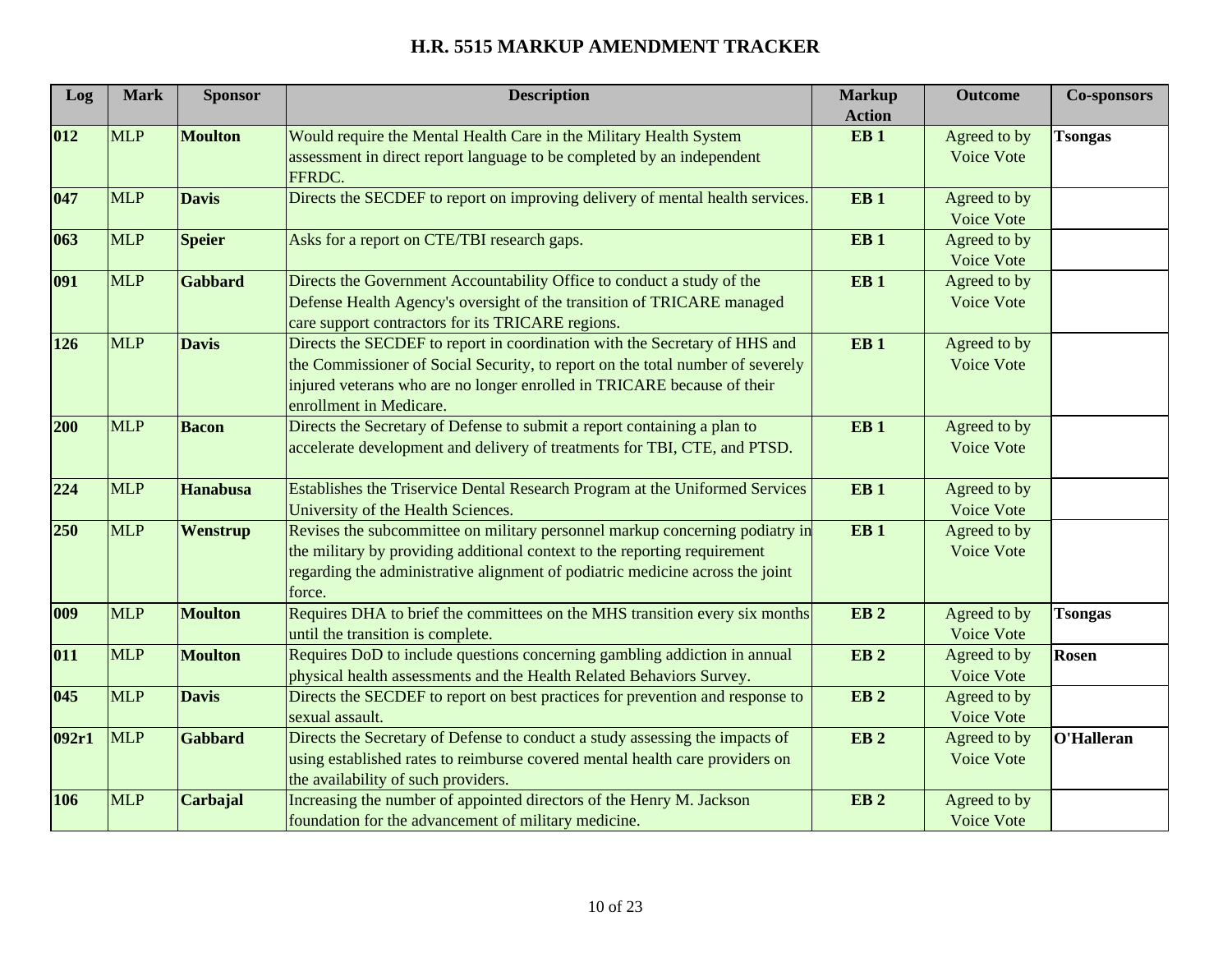| Log   | <b>Mark</b> | <b>Sponsor</b>    | <b>Description</b>                                                                                                                                                                                                                                                  | <b>Markup</b><br><b>Action</b> | <b>Outcome</b>                    | <b>Co-sponsors</b>                                                                             |
|-------|-------------|-------------------|---------------------------------------------------------------------------------------------------------------------------------------------------------------------------------------------------------------------------------------------------------------------|--------------------------------|-----------------------------------|------------------------------------------------------------------------------------------------|
| 222   | <b>MLP</b>  | <b>Bishop</b>     | Directs the Director of Defense Health Agency to submit a report outlining<br>potential for incorporating CT angiography (CTA) and fractional flow reserve<br>computed tomography (FFRct) into DoD facilities.                                                      | EB <sub>2</sub>                | Agreed to by<br>Voice Vote        |                                                                                                |
| 226r1 | <b>MLP</b>  | <b>Speier</b>     | Requires SecDef, through the Defense Advisory Committee on Investigations,<br>Prosecutions, and Defense (DACIPAD), to report on the frequency of<br>punishment of victims of sexual assault for collateral misconduct.                                              | EB <sub>2</sub>                | Agreed to by<br>Voice Vote        | <b>Tsongas, Bacon</b>                                                                          |
| 271   | <b>MLP</b>  | Wenstrup          | Requires the services to provide a briefing no later than April 1, 2019<br>regarding the benefits of prescribing and issuing orthotic inserts for new<br>recruits, based on input from orthopedic and podiatric consultants within each<br>service.                 | EB <sub>2</sub>                | Agreed to by<br>Voice Vote        |                                                                                                |
| 281   | <b>MLP</b>  | O'Halleran        | Recognizes and honors the legacy, contributions and sacrifices of American<br>Indian and Alaska Natives of the Armed Forces of the United States                                                                                                                    | EB <sub>2</sub>                | Agreed to by<br>Voice Vote        |                                                                                                |
| 324r1 | <b>MLP</b>  | <b>Russell</b>    | Report on the importance of Athletic trainers.                                                                                                                                                                                                                      | EB <sub>2</sub>                | Agreed to by<br>Voice Vote        |                                                                                                |
| 016r1 | <b>MLP</b>  | <b>DesJarlais</b> | Directs the Secretary of Defense to provide a briefing to the Committee on the<br>feasibility of expanding commissary alcohol sales to include the sale of<br>distilled spirits.                                                                                    | EB <sub>3</sub>                | Agreed to by<br>Voice Vote        |                                                                                                |
| 050   | <b>MLP</b>  | <b>Davis</b>      | Requires the SECDEF to provide active duty and reserve service members an<br>authoritative assessment of their earned G.I. Bill benefits prior to separation,<br>retirement or release from active duty or demobilization.                                          | <b>EB3</b>                     | Agreed to by<br><b>Voice Vote</b> |                                                                                                |
| 068r1 | <b>MLP</b>  | Larsen            | Requires a briefing on collaborative efforts to synchronize credentialing<br>programs and effect of credentialing on employment.                                                                                                                                    | EB <sub>3</sub>                | Agreed to by<br>Voice Vote        |                                                                                                |
| 183r1 | <b>MLP</b>  | <b>Stefanik</b>   | Requires a report on the assessment of frequency of Permanent Changes of<br>Station of members of the Armed Forces on employment among military<br>spouses.                                                                                                         | EB <sub>3</sub>                | Agreed to by<br>Voice Vote        | <b>McEachin</b>                                                                                |
| 220   | <b>MLP</b>  | <b>Hanabusa</b>   | Halt implementation of the 2014 DoD per diem policy, directs DoD to issue a<br>report on options to reduce travel costs and require notification of any<br>subsequent notifications of any subsequent changes to the DoD per diem<br>policies following the report. | <b>EB3</b>                     | Agreed to by<br>Voice Vote        | Jones, Shea-<br>Porter,<br>Gabbard,<br>Murphy,<br><b>Brady</b> ,<br>LoBiondo,<br><b>Bishop</b> |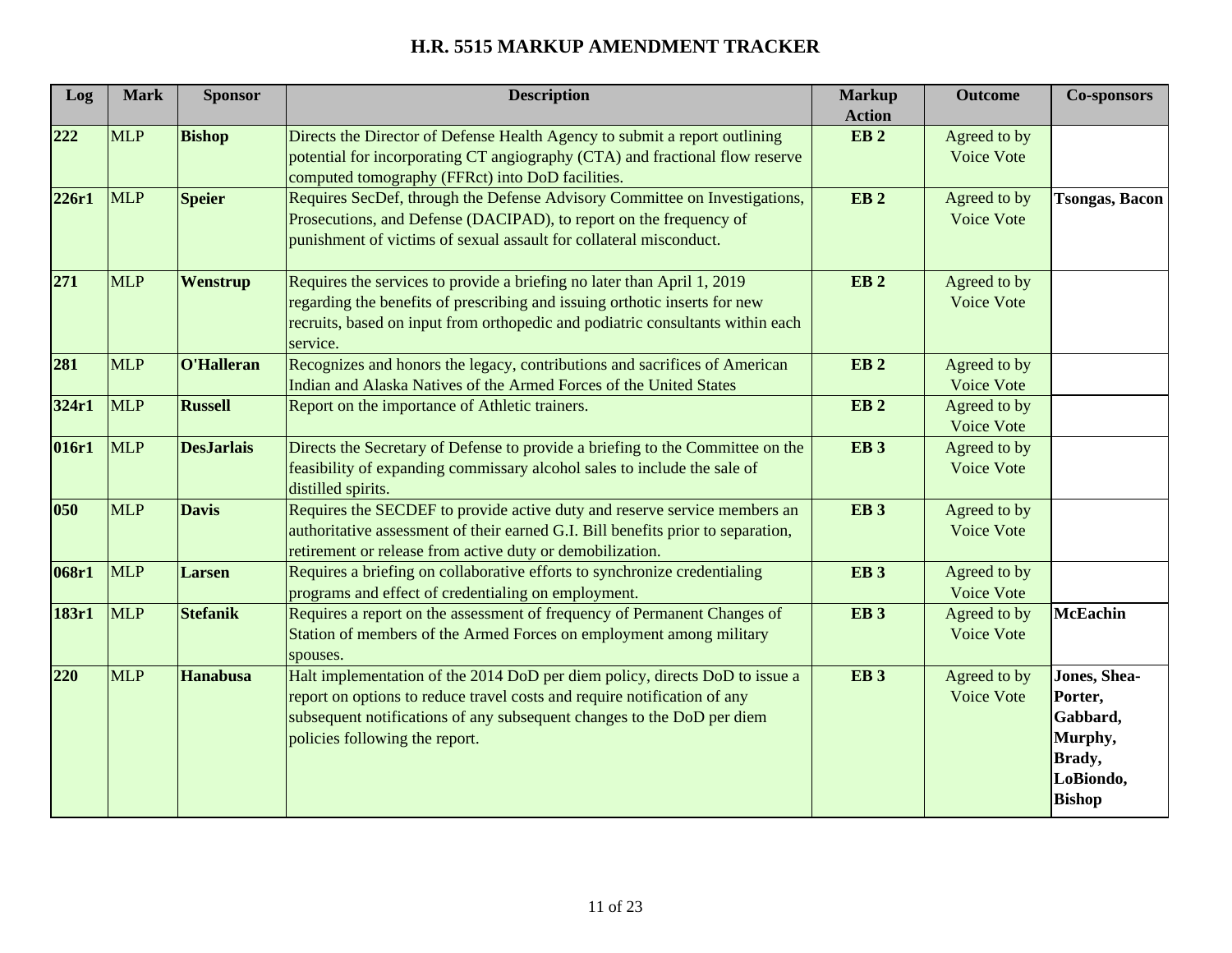| Log   | <b>Mark</b> | <b>Sponsor</b>     | <b>Description</b>                                                                                                                                                                                                                                                                                                                      | <b>Markup</b><br><b>Action</b> | <b>Outcome</b>             | <b>Co-sponsors</b> |
|-------|-------------|--------------------|-----------------------------------------------------------------------------------------------------------------------------------------------------------------------------------------------------------------------------------------------------------------------------------------------------------------------------------------|--------------------------------|----------------------------|--------------------|
| 228   | <b>MLP</b>  | <b>Courtney</b>    | When a geographic Combatant Commander submits a request to add a location<br>to the Imminent Danger Pay eligibility list, the Secretary of Defense (in<br>actuality the USD for Personnel and Readiness) must issue a determination<br>within 90 days.                                                                                  | EB <sub>3</sub>                | Agreed to by<br>Voice Vote |                    |
| 233   | <b>MLP</b>  | <b>Speier</b>      | Requires a report on senior leader outside employment requests and activities.                                                                                                                                                                                                                                                          | EB <sub>3</sub>                | Agreed to by<br>Voice Vote |                    |
| 235   | <b>MLP</b>  | <b>Courtney</b>    | Requires USD for Personnel and Readiness to submit a report on the request,<br>adjudication and approval process for Imminent Danger Pay                                                                                                                                                                                                | EB <sub>3</sub>                | Agreed to by<br>Voice Vote |                    |
| 270   | <b>MLP</b>  | O'Halleran         | Requires DOD to provide a briefing to the committee on interagency efforts in<br>the transition assistance program to provide education on Federal wildland<br>firefighting careers.                                                                                                                                                    | EB <sub>3</sub>                | Agreed to by<br>Voice Vote |                    |
| 325   | <b>MLP</b>  | <b>Russell</b>     | Program to assist members of the armed forces in obtaining professional<br>credentials.                                                                                                                                                                                                                                                 | EB <sub>3</sub>                | Agreed to by<br>Voice Vote |                    |
| 042   | <b>MLP</b>  | <b>Tsongas</b>     | Requires the Secretary of Defense to organize and index the board of<br>corrections decisions on their existing website.                                                                                                                                                                                                                | <b>EB4</b>                     | Agreed to by<br>Voice Vote | <b>Turner</b>      |
| 049   | <b>MLP</b>  | <b>Davis</b>       | Directs the SECDEF to report on the feasibility of permitting flexible<br>(noncontinuous) use of maternity leave.                                                                                                                                                                                                                       | EB <sub>4</sub>                | Agreed to by<br>Voice Vote |                    |
| 098r2 | <b>MLP</b>  | <b>Speier</b>      | Changes military rules of evidence to restrict the use of general military<br>character as a defense.                                                                                                                                                                                                                                   | EB <sub>4</sub>                | Agreed to by<br>Voice Vote |                    |
| 107   | <b>MLP</b>  | Carbajal           | Limitation on changes to federal emergency services certification levels of the<br>Air Force.                                                                                                                                                                                                                                           | <b>EB4</b>                     | Agreed to by<br>Voice Vote |                    |
| 131   | <b>MLP</b>  | <b>Smith</b>       | Directs the Secretary of Defense to provide a briefing on the establishment of<br>Threat Assessment Teams at Military Treatment Facilities and the training<br>provided to such teams.                                                                                                                                                  | <b>EB4</b>                     | Agreed to by<br>Voice Vote |                    |
| 165   | <b>MLP</b>  | <b>Shea-Porter</b> | Requires the Secretary of Defense to provide a report on whether DOD can<br>deconflict reserve components and civilian deployments in order to provide<br>adequate dwell time, determine scale of the problem, and make<br>recommendations for procedures for RC and defense agencies to fully account<br>for each other's deployments. | <b>EB4</b>                     | Agreed to by<br>Voice Vote |                    |
| 211   | <b>MLP</b>  | <b>Bacon</b>       | Directs the secretary of Defense to review the eligibility of the Korean<br>Constabulary for active service under the provisions of section 401 of public<br>law 95-202 and report his findings to the committee.                                                                                                                       | EB <sub>4</sub>                | Agreed to by<br>Voice Vote |                    |
| 232r1 | <b>MLP</b>  | <b>Speier</b>      | Requires military service academies to provide cadets/midshipmen an<br>information sheet with certain resources and information regarding sexual<br>assault resources.                                                                                                                                                                  | EB <sub>4</sub>                | Agreed to by<br>Voice Vote |                    |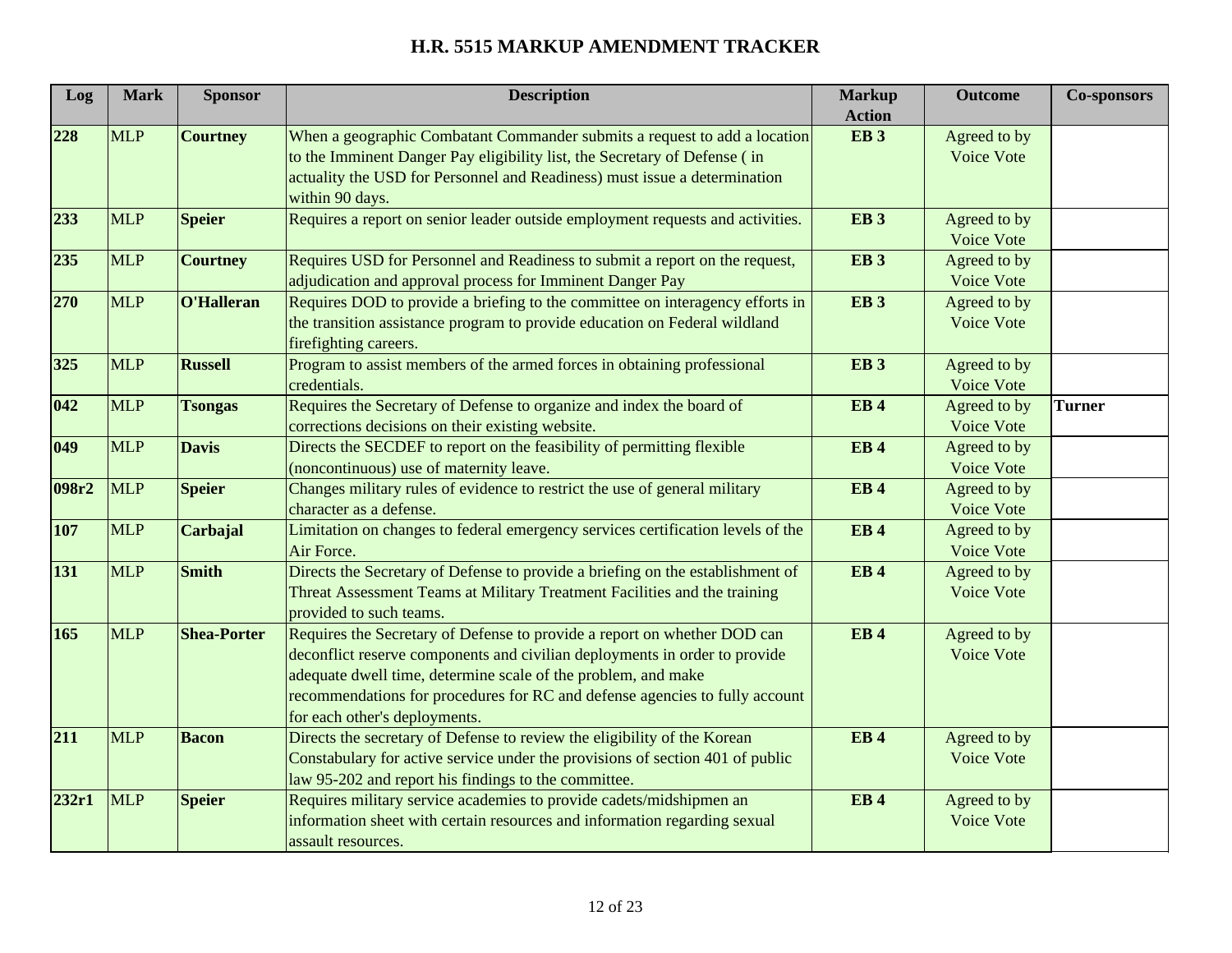| Log   | <b>Mark</b> | <b>Sponsor</b>     | <b>Description</b>                                                                | <b>Markup</b>          | <b>Outcome</b>    | <b>Co-sponsors</b>  |
|-------|-------------|--------------------|-----------------------------------------------------------------------------------|------------------------|-------------------|---------------------|
|       |             |                    |                                                                                   | <b>Action</b>          |                   |                     |
| 318   | <b>MLP</b>  | <b>Turner</b>      | Amends the UCMJ to require a minimum confinement period for those                 | EB <sub>4</sub>        | Agreed to by      |                     |
|       |             |                    | convicted of certain sex-related offenses.                                        |                        | Voice Vote        |                     |
| 349   | <b>MLP</b>  | Knight             | Gives SECDEF authority to carry out a pilot program to improve treatment of       | <b>EB4</b>             | Agreed to by      | <b>Tsongas</b>      |
|       |             |                    | service members for PTSD relating to military sexual trauma.                      |                        | Voice Vote        |                     |
| 033   | <b>MLP</b>  | <b>Wittman</b>     | Secretary of Defense report on efforts to continue utilizing small businesses for | <b>EB</b> <sub>5</sub> | Agreed to by      |                     |
|       |             |                    | the acquisition of fresh fruits.                                                  |                        | Voice Vote        |                     |
| 046r1 | <b>MLP</b>  | <b>Davis</b>       | Directs the Comptroller General to report on Active Duty female retention.        | <b>EB</b> <sub>5</sub> | Agreed to by      |                     |
|       |             |                    |                                                                                   |                        | Voice Vote        |                     |
| 064   | <b>MLP</b>  | <b>Speier</b>      | Requires a report on the costs of supporting general/flag officers.               | <b>EB</b> <sub>5</sub> | Agreed to by      |                     |
|       |             |                    |                                                                                   |                        | Voice Vote        |                     |
| 113   | <b>MLP</b>  | <b>Hunter</b>      | Authorizes Armed Forces Expeditionary Medal for Marines involved in the           | EB <sub>5</sub>        | Agreed to by      |                     |
|       |             |                    | mission to rescue Captain Scott O'Grady.                                          |                        | Voice Vote        |                     |
| 161   | <b>MLP</b>  | <b>Shea-Porter</b> | Prevents dual-status military technicians who reach their time-in-service end     | EB <sub>5</sub>        | Agreed to by      |                     |
|       |             |                    | date from losing their jobs due to separation from military service.              |                        | <b>Voice Vote</b> |                     |
| 162   | <b>MLP</b>  | <b>Shea-Porter</b> | Would designate dual-status military-technician positions that were converted     | <b>EB</b> <sub>5</sub> | Agreed to by      |                     |
|       |             |                    | to Title 5 in the FY17-18 NDAAs as competitive, not excepted, service             |                        | Voice Vote        |                     |
|       |             |                    | positions.                                                                        |                        |                   |                     |
| 171   | <b>MLP</b>  | O'Rourke           | Requires the Secretary of Defense to provide a report on unique challenges for    | EB <sub>5</sub>        | Agreed to by      | Langevin,           |
|       |             |                    | military families that wish to adopt or foster children.                          |                        | Voice Vote        | <b>Hartzler</b>     |
| 186   | <b>MLP</b>  | <b>Rosen</b>       | Establishes Domestic Violence as a separate article under UCMJ.                   | EB <sub>5</sub>        | Agreed to by      |                     |
|       |             |                    |                                                                                   |                        | Voice Vote        |                     |
| 253   | <b>MLP</b>  | <b>Murphy</b>      | Provides authority to hire faculty at the Joint Special Operations University     | <b>EB</b> <sub>5</sub> | Agreed to by      |                     |
|       |             |                    | (JSOU) under section 1595 (c) of title 10, United States Code.                    |                        | Voice Vote        |                     |
| 060r2 | <b>MLP</b>  | <b>Larsen</b>      | Establishes a pilot program on cryopreservation and storage.                      | <b>EB</b> 6            | Agreed to by      |                     |
|       |             |                    |                                                                                   |                        | Voice Vote        |                     |
| 124r1 | <b>MLP</b>  | <b>Hunter</b>      | Prohibits revocation of valor awards unless the revocation is based on            | <b>EB</b> <sub>6</sub> | Agreed to by      |                     |
|       |             |                    | misconduct associated with the circumstances justifying the award or the          |                        | Voice Vote        |                     |
|       |             |                    | awardee is convicted of a felony.                                                 |                        |                   |                     |
| 130   | <b>MLP</b>  | <b>Hice</b>        | Authorizes the Secretary of Defense to establish a Cyber Institute at each of the | <b>EB</b> <sub>6</sub> | Agreed to by      | <b>Scott</b>        |
|       |             |                    | senior military colleges.                                                         |                        | Voice Vote        |                     |
| 163   | <b>MLP</b>  | <b>Shea-Porter</b> | Amends 10 U.S.C. 14308(f) to allow a Guard officer's date of rank to be back-     | <b>EB</b> 6            | Agreed to by      | <b>Kelly, Gaetz</b> |
|       |             |                    | dated, after federal recognition is granted; requires the Secretaries of the Army |                        | Voice Vote        |                     |
|       |             |                    | and Air Force to report to Congress when a promotion scroll exceeds 200 days      |                        |                   |                     |
|       |             |                    | between date received and its date of publication.                                |                        |                   |                     |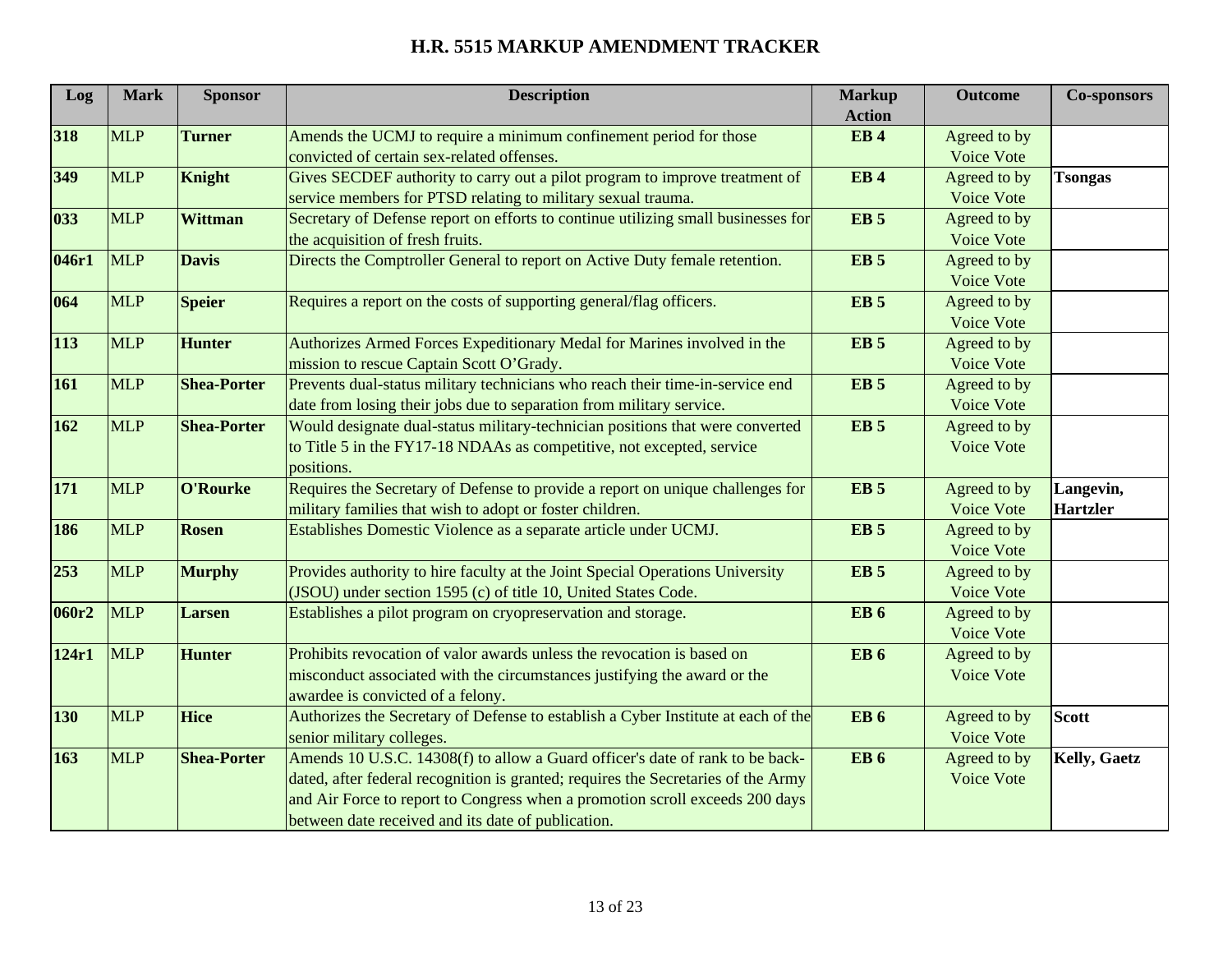| Log   | <b>Mark</b> | <b>Sponsor</b>     | <b>Description</b>                                                                                                                                                                                                                       | <b>Markup</b><br><b>Action</b> | <b>Outcome</b>                            | <b>Co-sponsors</b>  |
|-------|-------------|--------------------|------------------------------------------------------------------------------------------------------------------------------------------------------------------------------------------------------------------------------------------|--------------------------------|-------------------------------------------|---------------------|
| 164   | <b>MLP</b>  | <b>Shea-Porter</b> | Requires the Secretary of the Army and the Secretary of the Air Force to<br>review their scrolling process and report to Congress to provide timeliness of<br>data and make recommendations for how to improve the existing process.     | <b>EB</b> <sub>6</sub>         | Agreed to by<br>Voice Vote                | <b>Kelly, Gaetz</b> |
| 199   | <b>MLP</b>  | <b>Bacon</b>       | Directs the Secretary of Defense to conduct a study to determine the feasibility<br>of consolidating the military resale entities into a single defense resale system;<br>prohibits further DoD actions without direction from Congress. | <b>EB</b> <sub>6</sub>         | Agreed to by<br>Voice Vote                |                     |
| 208   | <b>MLP</b>  | <b>Panetta</b>     | Requests DRL on integration of advanced technologies (as per the NDS) into<br>current professional military education programs.                                                                                                          | <b>EB</b> <sub>6</sub>         | Agreed to by<br>Voice Vote                |                     |
| 065r2 | <b>MLP</b>  | <b>Speier</b>      | Standardizes new mother deployment deferral policy across the military<br>services, to include the Coast Guard                                                                                                                           | EB <sub>7</sub>                | Agreed to by<br>Voice Vote                |                     |
| 261r1 | <b>MLP</b>  | <b>Gallagher</b>   | Amends briefing on Military Nutrition and Diet Planning delivery date to Jan<br>15, 2019.                                                                                                                                                | EB <sub>7</sub>                | Agreed to by<br>Voice Vote                |                     |
| 262r1 | <b>MLP</b>  | <b>Gallagher</b>   | Amends briefing on Military Entrance Processing Command Physical<br>Examination Model delivery date to Jan 15, 2019.                                                                                                                     | EB <sub>7</sub>                | Agreed to by<br>Voice Vote                |                     |
| 292r1 | <b>MLP</b>  | <b>Suozzi</b>      | <b>GAO</b> report on Employment Assistance Centers                                                                                                                                                                                       | EB <sub>7</sub>                | Agreed to by<br>Voice Vote                |                     |
| 331   | <b>MLP</b>  | <b>McEachin</b>    | Applies Basic Allowance for Housing (BAH) to servicemembers in the Virgin<br>Islands.                                                                                                                                                    | EB <sub>7</sub>                | Agreed to by<br>Voice Vote                |                     |
| 338   | <b>MLP</b>  | <b>Gallego</b>     | Requirement to ensure that information about apprenticeships is included in<br>separation counseling.                                                                                                                                    | EB <sub>7</sub>                | Agreed to by<br>Voice Vote                |                     |
| 407   | <b>MLP</b>  | <b>Abraham</b>     | Requires a report on the effectiveness of National Guard Bureau behavioral<br>health programs.                                                                                                                                           | EB <sub>7</sub>                | Agreed to by<br>Voice Vote                |                     |
|       |             |                    | #6. STRATEGIC FORCES                                                                                                                                                                                                                     |                                |                                           |                     |
| 028   | <b>STR</b>  | <b>Rogers</b>      | Expresses Congress' support for and endorsement of the administration's recent<br>Nuclear Posture Review.                                                                                                                                | <b>Standalone</b>              | Agreed to by<br>Recorded Vote:<br>33y-28n |                     |
| 017   | <b>STR</b>  | <b>DesJarlais</b>  | Directs NNSA administrator to provide a brief to the committee on actions<br>taken and recommended statutory changes that could be implemented to<br>streamline security clearance investigations for the nuclear security enterprise.   | EB <sub>1</sub>                | Agreed to by<br>Voice Vote                |                     |
| 029   | <b>STR</b>  | <b>Cooper</b>      | Designates lead to coordinate common solutions for M-code modernization,<br>integration, testing and procurement efforts. Reports NLT March, 15 2019 and<br>annually through 2021 on the modernization effort.                           | EB <sub>1</sub>                | Agreed to by<br>Voice Vote                | <b>Rogers</b>       |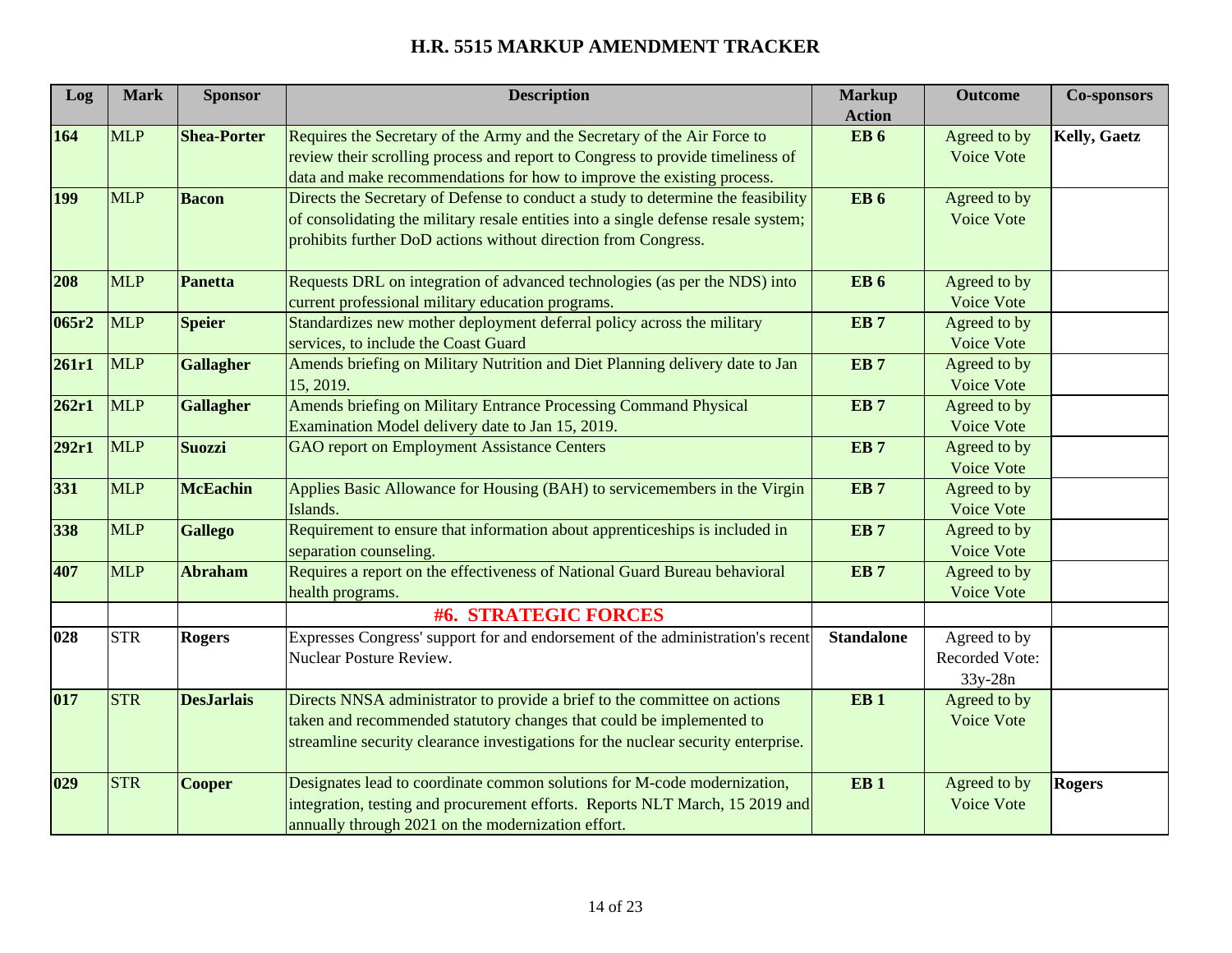| Log   | <b>Mark</b> | <b>Sponsor</b>    | <b>Description</b>                                                                 | <b>Markup</b>   | <b>Outcome</b>    | <b>Co-sponsors</b> |
|-------|-------------|-------------------|------------------------------------------------------------------------------------|-----------------|-------------------|--------------------|
|       |             |                   |                                                                                    | <b>Action</b>   |                   |                    |
| 069r1 | <b>STR</b>  | <b>Larsen</b>     | Directs SecAF to brief on supply chain for in-space propulsion thrusters.          | EB <sub>1</sub> | Agreed to by      |                    |
|       |             |                   |                                                                                    |                 | Voice Vote        |                    |
| 201   | <b>STR</b>  | <b>Larsen</b>     | Extends the required annual report on the nuclear weapons stockpile, nuclear       | EB <sub>1</sub> | Agreed to by      |                    |
|       |             |                   | weapons complex, nuclear weapons delivery systems, and nuclear weapons             |                 | Voice Vote        |                    |
|       |             |                   | command and control (established in the FY12 NDAA) through FY 2022.                |                 |                   |                    |
| 242r2 | <b>STR</b>  | <b>Hunter</b>     | Requires a briefing on currently deployed satellite communications terminals.      | EB <sub>1</sub> | Agreed to by      |                    |
|       |             |                   |                                                                                    |                 | Voice Vote        |                    |
| 307   | <b>STR</b>  | <b>Norcross</b>   | Requires the Secretary of Defense to designate a component of DOD to be            | EB <sub>1</sub> | Agreed to by      |                    |
|       |             |                   | responsible for coordination of information relating to using commercially         |                 | Voice Vote        |                    |
|       |             |                   | hosted payloads.                                                                   |                 |                   |                    |
| 348   | <b>STR</b>  | <b>Knight</b>     | Requires the Administrator of NASA submit a report on acquisition strategy         | EB <sub>1</sub> | Agreed to by      |                    |
|       |             |                   | for Low Boom Flight Demonstrator.                                                  |                 | <b>Voice Vote</b> |                    |
| 374   | <b>STR</b>  | <b>Lamborn</b>    | Amends section 1601 of the bill to include training related to planning and        | EB <sub>1</sub> | Agreed to by      |                    |
|       |             |                   | executing warfighting missions and operations in space as part of the career       |                 | Voice Vote        |                    |
|       |             |                   | progression for the civilian and military members of the Air Force's space         |                 |                   |                    |
|       |             |                   | cadre.                                                                             |                 |                   |                    |
| 392r1 | <b>STR</b>  | <b>Lamborn</b>    | Emphasis the importance of maintaining warfighter capabilities during              | EB <sub>1</sub> | Agreed to by      | <b>Brooks</b>      |
|       |             |                   | commercial imagery transition. Specifies criteria of imagery to include            |                 | Voice Vote        |                    |
|       |             |                   | reliability, capability, and cost to ensure quality support for operational needs. |                 |                   |                    |
|       |             |                   |                                                                                    |                 |                   |                    |
| 015r1 | <b>STR</b>  | <b>DesJarlais</b> | Directs NNSA administrator to provide recommendations for further                  | EB <sub>2</sub> | Agreed to by      |                    |
|       |             |                   | streamlining and accelerating construction of non-nuclear facilities               |                 | Voice Vote        |                    |
| 019r1 | <b>STR</b>  | <b>Gabbard</b>    | Requires the SECDEF brief the HASC on the cruise missile defense of Hawaii         | EB <sub>2</sub> | Agreed to by      |                    |
|       |             |                   | and the homeland, in the event of a conflict with Russia or China, and the         |                 | Voice Vote        |                    |
|       |             |                   | benefits of using a cruise missile defense system in Hawaii.                       |                 |                   |                    |
| 059r2 | <b>STR</b>  | <b>Larsen</b>     | Prohibits funding for retaining the option for or developing a mobile variant of   | EB <sub>2</sub> | Agreed to by      |                    |
|       |             |                   | the GBSD through FY 2020.                                                          |                 | Voice Vote        |                    |
| 210   | <b>STR</b>  | <b>Bishop</b>     | Amends several sections of a report regarding dual domestic suppliers of solid     | EB <sub>2</sub> | Agreed to by      |                    |
|       |             |                   | rocket motors.                                                                     |                 | Voice Vote        |                    |
| 223   | <b>STR</b>  | <b>Hanabusa</b>   | Directs the Secretary of Defense, in coordination with the Chairman of the         | EB <sub>2</sub> | Agreed to by      | Gabbard            |
|       |             |                   | Joint Chiefs of Staff to provide to the House Armed Services Committee a           |                 | Voice Vote        |                    |
|       |             |                   | briefing on warfighter coordination in the event of an incoming ballistic missile  |                 |                   |                    |
|       |             |                   | attack to the homeland                                                             |                 |                   |                    |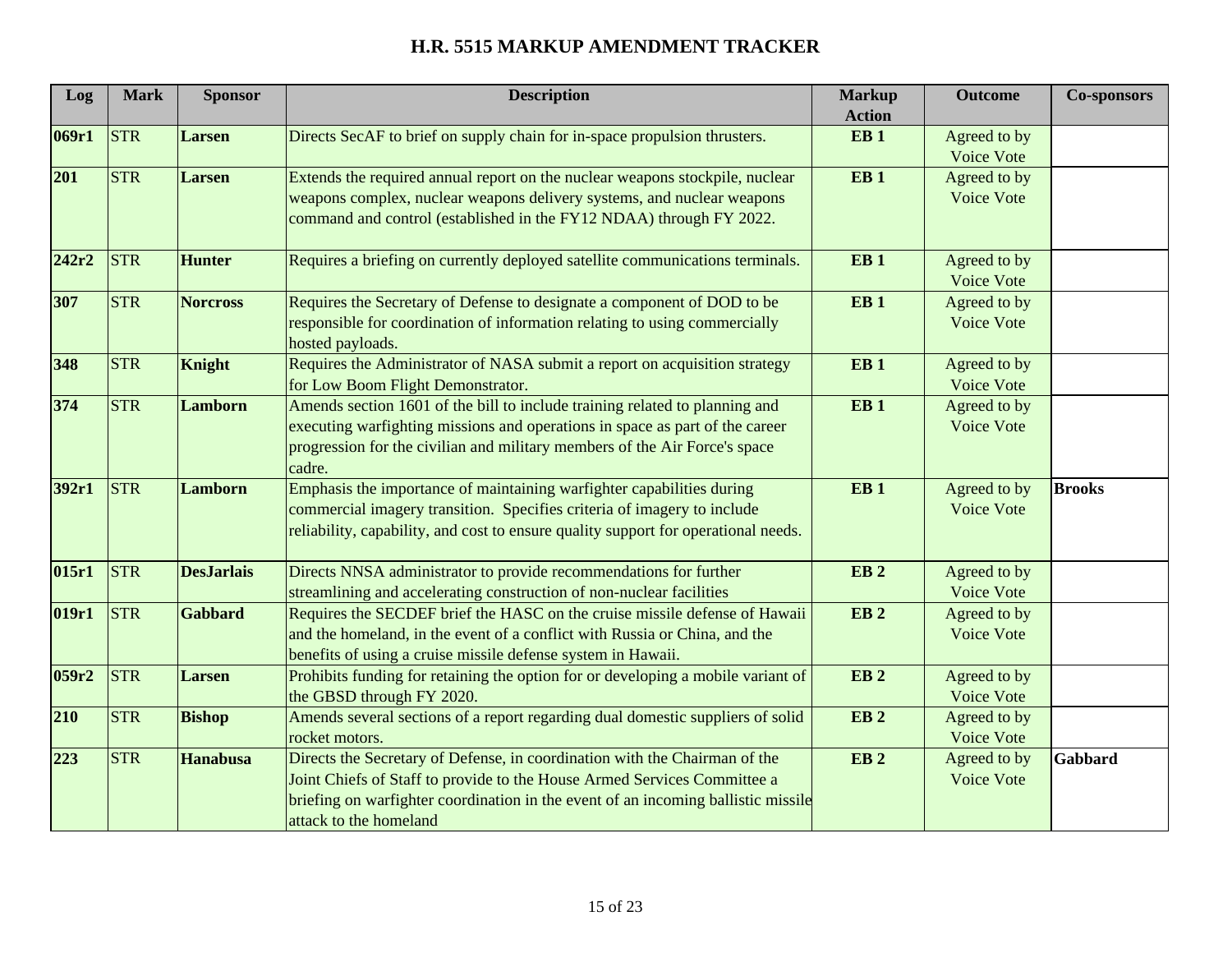| Log   | <b>Mark</b> | <b>Sponsor</b>   | <b>Description</b>                                                                                                                                                                                                                                                                                                                                       | <b>Markup</b><br><b>Action</b> | <b>Outcome</b>                    | <b>Co-sponsors</b>                      |
|-------|-------------|------------------|----------------------------------------------------------------------------------------------------------------------------------------------------------------------------------------------------------------------------------------------------------------------------------------------------------------------------------------------------------|--------------------------------|-----------------------------------|-----------------------------------------|
| 278r1 | <b>STR</b>  | <b>Brooks</b>    | Requires the Missile Defense Agency to brief the House Armed Services<br>Committee on the costs and integration required to deploy MQ-9 Reapers with                                                                                                                                                                                                     | EB <sub>2</sub>                | Agreed to by<br><b>Voice Vote</b> |                                         |
|       |             |                  | advanced sensors to the Pacific Command and Central Command areas of<br>responsibility.                                                                                                                                                                                                                                                                  |                                |                                   |                                         |
| 287r1 | <b>STR</b>  | <b>Garamendi</b> | Report by NNSA administrator and Chairman of the Nuclear Weapons Council<br>on status of W78 replacement, also referred to as the IW-1 program.                                                                                                                                                                                                          | EB <sub>2</sub>                | Agreed to by<br>Voice Vote        |                                         |
| 304   | <b>STR</b>  | <b>Norcross</b>  | Requires the Secretary of Defense to submit a report following release of the<br>ballistic missile defense review that addresses the implications for planned<br>programs of record, costs and resource prioritization, and strategic stability.                                                                                                         | EB <sub>2</sub>                | Agreed to by<br><b>Voice Vote</b> |                                         |
| 369r1 | <b>STR</b>  | <b>Lamborn</b>   | Amends sections 211 and 1663 of the bill to keep the Under Secretary of<br>Defense for Research and Engineering in the direct approval chain for Missile<br>Defense Agency prototyping and follow-on efforts, and ensures the Under<br>Secretary of Defense for Acquisition and Sustainment remains involved in<br>missile defense production decisions. | EB <sub>2</sub>                | Agreed to by<br><b>Voice Vote</b> |                                         |
| 380r1 | <b>STR</b>  | <b>Lamborn</b>   | Amends report language requiring a briefing from the Missile Defense Agency<br>on hypersonic defense to specifically address hypersonic threats demonstrated<br>and being pursued by Russia and China.                                                                                                                                                   | EB <sub>2</sub>                | Agreed to by<br>Voice Vote        |                                         |
|       |             |                  | #7. FULL COMMITTEE                                                                                                                                                                                                                                                                                                                                       |                                |                                   |                                         |
| 020r1 | FULL        | <b>Gabbard</b>   | Requires reporting on Acquisition and Cross Servicing Agreements every 180<br>days. Reporting will include the country, date, text, dollar amount, and an<br>assessment as to whether or not it falls within U.S. national security interests.                                                                                                           | EB <sub>1</sub>                | Agreed to by<br>Voice Vote        |                                         |
| 035   | FULL        | <b>Wittman</b>   | Address potential of harmful use of Lowest Price Technically Acceptable<br>(LPTA) for acquiring complex systems, including command and control<br>systems or services for the installation of command and control systems on<br>ships.                                                                                                                   | EB <sub>1</sub>                | Agreed to by<br>Voice Vote        |                                         |
| 071   | FULL        | <b>Larsen</b>    | Expands access to payment protections available to small business working on<br>federal government construction projects.                                                                                                                                                                                                                                | EB <sub>1</sub>                | Agreed to by<br>Voice Vote        |                                         |
| 073r1 | <b>FULL</b> | <b>Cook</b>      | Prohibits the acquisition of sensitive materials from non-allied foreign nations.                                                                                                                                                                                                                                                                        | EB <sub>1</sub>                | Agreed to by<br>Voice Vote        | <b>Shuster</b> , Hice,<br><b>Hunter</b> |
| 120r1 | FULL        | <b>Davis</b>     | Directs the SECDEF to provide a briefing on Defense Acquisition University<br>ability to adequately train students to write acquisition requirements as well as<br>its ability to adequately train students on the appropriate use of OTAs.                                                                                                              | EB <sub>1</sub>                | Agreed to by<br>Voice Vote        |                                         |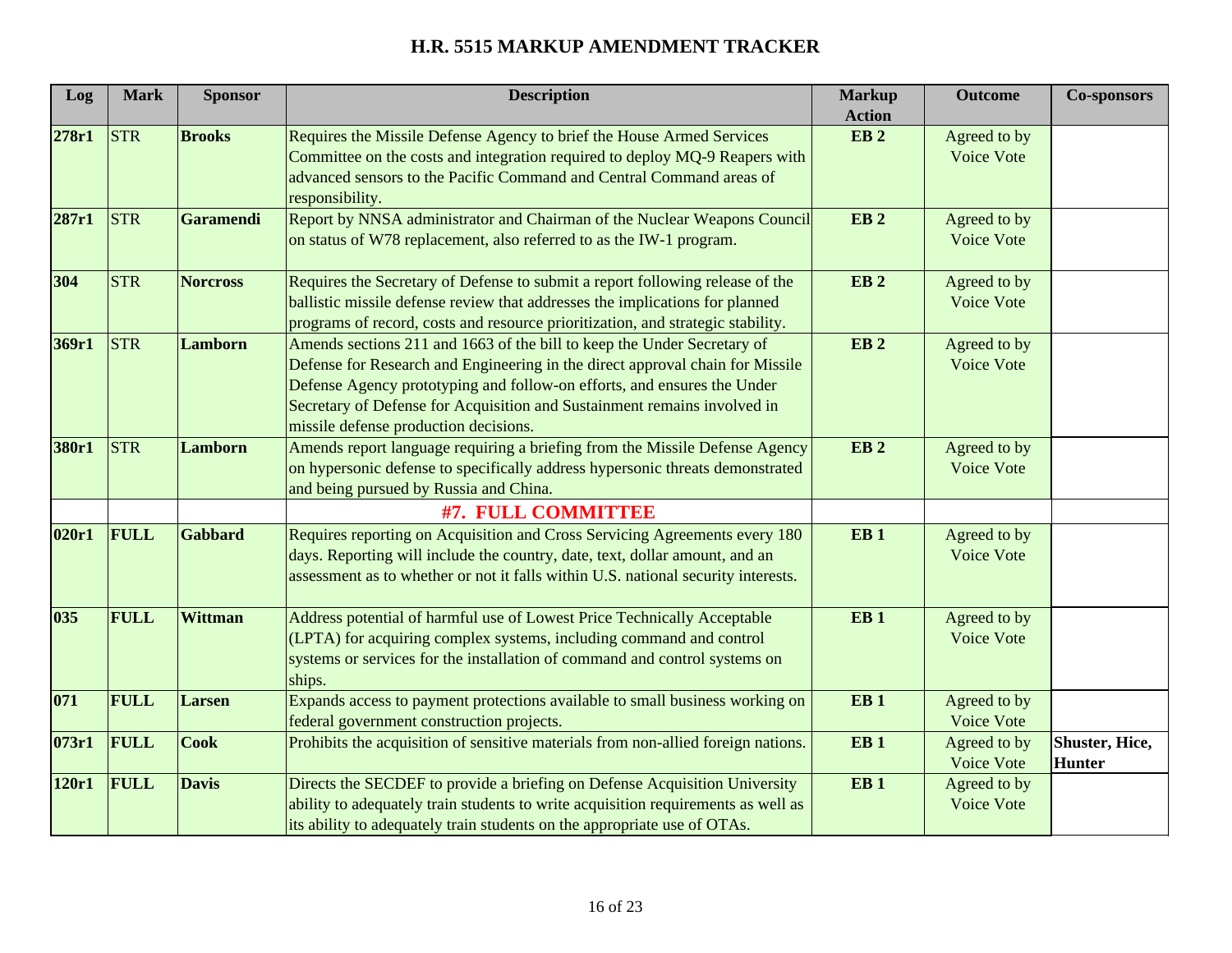| Log   | <b>Mark</b> | <b>Sponsor</b>     | <b>Description</b>                                                                | <b>Markup</b>                    | <b>Outcome</b>    | <b>Co-sponsors</b> |
|-------|-------------|--------------------|-----------------------------------------------------------------------------------|----------------------------------|-------------------|--------------------|
| 129r1 | FULL        | <b>Smith</b>       | Amends 2322a of title 10 USC to: (a) codify existing DFARS policy on              | <b>Action</b><br>EB <sub>1</sub> | Agreed to by      | <b>Byrne</b>       |
|       |             |                    | noncommercial software rights, and (b) mandate to the max extent practicable      |                                  | Voice Vote        |                    |
|       |             |                    | that specially negotiated licenses be used for weapon systems noncommercial       |                                  |                   |                    |
|       |             |                    | software.                                                                         |                                  |                   |                    |
| 152   | <b>FULL</b> | <b>Shea-Porter</b> | Amends the contractor inventory statute reporting thresholds to cover \$144       | EB <sub>2</sub>                  | Agreed to by      |                    |
|       |             |                    | billion of contract services.                                                     |                                  | <b>Voice Vote</b> |                    |
| 215   | <b>FULL</b> | <b>McSally</b>     | Expresses the sense of Congress that aggregates, copper, molybendum, gold,        | EB <sub>2</sub>                  | Agreed to by      |                    |
|       |             |                    | zinc, nickel, lead, silver, and certain fertilizer compounds should be added to   |                                  | Voice Vote        |                    |
|       |             |                    | the "critical minerals list" ordered by Executive Order 13817.                    |                                  |                   |                    |
| 276   | FULL        | <b>Moulton</b>     | Appoints an existing Small Business Administration official to coordinate         | EB <sub>2</sub>                  | Agreed to by      |                    |
|       |             |                    | training and programs to serve as the SBA liaison to the Broadband                |                                  | Voice Vote        |                    |
|       |             |                    | Opportunity Council.                                                              |                                  |                   |                    |
| 366   | <b>FULL</b> | Knight             | Requires an establishment of a goal of 15 days for small business to be           | EB <sub>2</sub>                  | Agreed to by      |                    |
|       |             |                    | reimbursed.                                                                       |                                  | Voice Vote        |                    |
| 368r1 | <b>FULL</b> | <b>Knight</b>      | Requires report on DOD use of previous authority to recycle rare earth element    | EB <sub>2</sub>                  | Agreed to by      |                    |
|       |             |                    | waste.                                                                            |                                  | Voice Vote        |                    |
| 393   | FULL        | Scott              | Would extend the sunset of the program on overseas contracting.                   | EB <sub>2</sub>                  | Agreed to by      |                    |
|       |             |                    |                                                                                   |                                  | Voice Vote        |                    |
| 221r2 | <b>FULL</b> | <b>Bishop</b>      | Provision does not allow for listing of the Greater Sage Grouse, Lesser Prairie   | <b>Standalone</b>                | Agreed to by      |                    |
|       |             |                    | Chicken and American Burying Beetle under ESA for a 10-year period.               |                                  | Recorded Vote     |                    |
|       |             |                    |                                                                                   |                                  | $33y - 28n$       |                    |
| 115   | <b>FULL</b> | Hunter             | Extends parity to military spouses for 2nd amendment rights.                      | <b>Standalone</b>                | Agreed to by      |                    |
|       |             |                    |                                                                                   |                                  | Voice Vote        |                    |
| 048   | FULL        | <b>Davis</b>       | Directs the SECDEF to provide a briefing on efforts to support appropriately      | <b>EB3</b>                       | Agreed to by      | <b>Courtney</b>    |
|       |             |                    | vetted Syrian opposition forces in increasing the inclusion of women in           |                                  | Voice Vote        |                    |
|       |             |                    | security and governance processes and any plans to initiate or expand such        |                                  |                   |                    |
|       |             |                    | efforts.                                                                          |                                  |                   |                    |
| 078r2 | <b>FULL</b> | <b>Cook</b>        | Directs the Secretary of Defense and Secretary of State to submit a report        | EB <sub>3</sub>                  | Agreed to by      |                    |
|       |             |                    | outlining threats to National Security emanating from the Western Hemisphere.     |                                  | Voice Vote        |                    |
|       |             |                    |                                                                                   |                                  |                   |                    |
| 095   | FULL        | <b>Hartzler</b>    | Directs the Department of Defense to brief the committee on efforts to ensure     | <b>EB3</b>                       | Agreed to by      | <b>Moulton</b>     |
|       |             |                    | seamless transition of security clearance investigations between authorized       |                                  | <b>Voice Vote</b> |                    |
|       |             |                    | investigation agencies, and efforts to ensure security clearance reciprocity is a |                                  |                   |                    |
|       |             |                    | consideration for implementation of continuous evaluation.                        |                                  |                   |                    |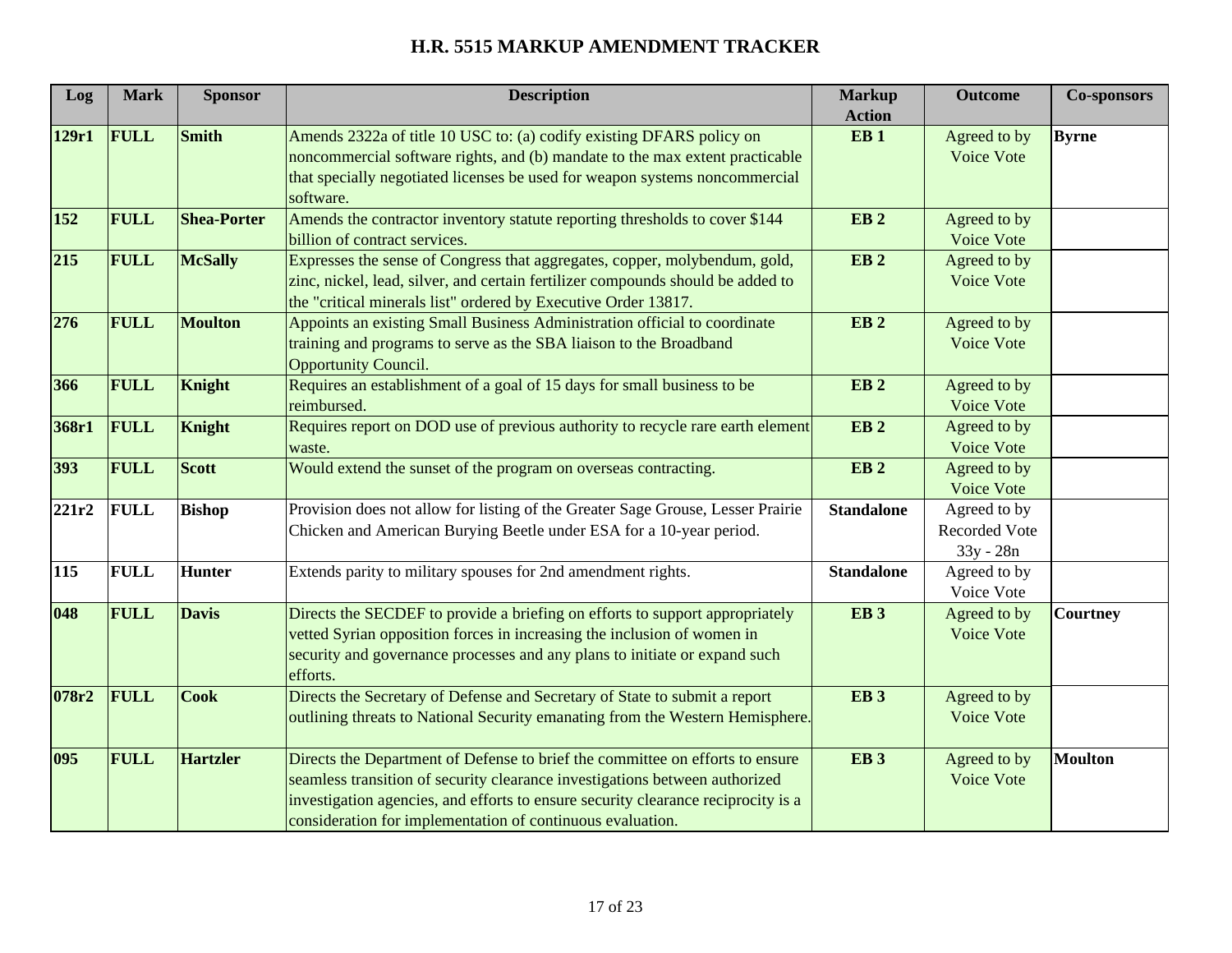| Log   | <b>Mark</b> | <b>Sponsor</b> | <b>Description</b>                                                                                                                                                                                                                                                         | <b>Markup</b><br><b>Action</b> | <b>Outcome</b>                                    | <b>Co-sponsors</b>                                                                              |
|-------|-------------|----------------|----------------------------------------------------------------------------------------------------------------------------------------------------------------------------------------------------------------------------------------------------------------------------|--------------------------------|---------------------------------------------------|-------------------------------------------------------------------------------------------------|
| 097   | <b>FULL</b> | <b>Speier</b>  | Requires Department of Defense to publicly disclose top-line troop levels in<br>each country unless the Secretary of Defense certifies to Congress there are<br>national security reasons for not doing so or a deployment is less than 30 days.                           | <b>EB3</b>                     | Agreed to by<br>Voice Vote                        |                                                                                                 |
| 137r1 | FULL        | <b>Moulton</b> | Expresses support for US interagency efforts to combat terrorism with allies in<br>North Africa and Sahel due to the declining security situation in the region and<br>requires briefing from DoD & State Dept to Armed Services and Foreign<br><b>Affairs Committees.</b> | EB <sub>3</sub>                | Agreed to by<br><b>Voice Vote</b>                 | Russell,<br><b>Hartzler</b>                                                                     |
| 197r1 | FULL        | <b>Gabbard</b> | Prohibits authorized funds from being made available to support Al-Qaeda,<br>ISIS Jabat Fatah al Sham, or any organization that USG designates may sell or<br>trade arms with terrorists organizations.                                                                    | EB <sub>3</sub>                | Agreed to by<br><b>Voice Vote</b>                 |                                                                                                 |
| 257r1 | FULL        | Scott          | Requires the Secretary of Defense to submit a report with an assessment of the<br>assistance that DOD is providing to lead U.S. government agencies to combat<br>the opioid crisis.                                                                                        | EB <sub>3</sub>                | Agreed to by<br>Voice Vote                        |                                                                                                 |
| 297   | FULL        | Conaway        | Report on the number of audit professionals utilized by DoD.                                                                                                                                                                                                               | EB <sub>3</sub>                | Agreed to by<br>Voice Vote                        |                                                                                                 |
| 356r1 | FULL        | <b>Gallego</b> | Report on NORTHCOM response to Hurricane Maria.                                                                                                                                                                                                                            | EB <sub>3</sub>                | Agreed to by<br>Voice Vote                        |                                                                                                 |
| 371   | <b>FULL</b> | Knight         | Strikes subsection (e) of section 913 regarding TRMC.                                                                                                                                                                                                                      | <b>Standalone</b>              | Agreed to by<br><b>Recorded Vote</b><br>33y - 28n | Brown, Gaetz,<br>Cook, Davis,<br>Shea-Porter,<br>Scott,<br>DesJarlais,<br><b>Murphy</b> , Bacon |
| 263r1 | <b>FULL</b> | Gallagher      | Allows the Secretary of Defense to prevent funding for educational training or<br>research from going to individuals who have participated or are currently<br>participating in a foreign talent recruitment program from China, Russia, Iran,<br>or North Korea.          | <b>Standalone</b>              | Agreed to by<br>Voice Vote                        | <b>Wilson, Turner</b>                                                                           |
| 041   | FULL        | <b>Wilson</b>  | Sense of Congress regarding Russia's violations of the Chemical Weapon<br>Convention.                                                                                                                                                                                      | <b>EB4</b>                     | Agreed to by<br><b>Voice Vote</b>                 |                                                                                                 |
| 074   | <b>FULL</b> | <b>Cook</b>    | Raises the cap on small-scale construction from \$750,000 to \$2 million.                                                                                                                                                                                                  | <b>EB4</b>                     | Agreed to by<br><b>Voice Vote</b>                 |                                                                                                 |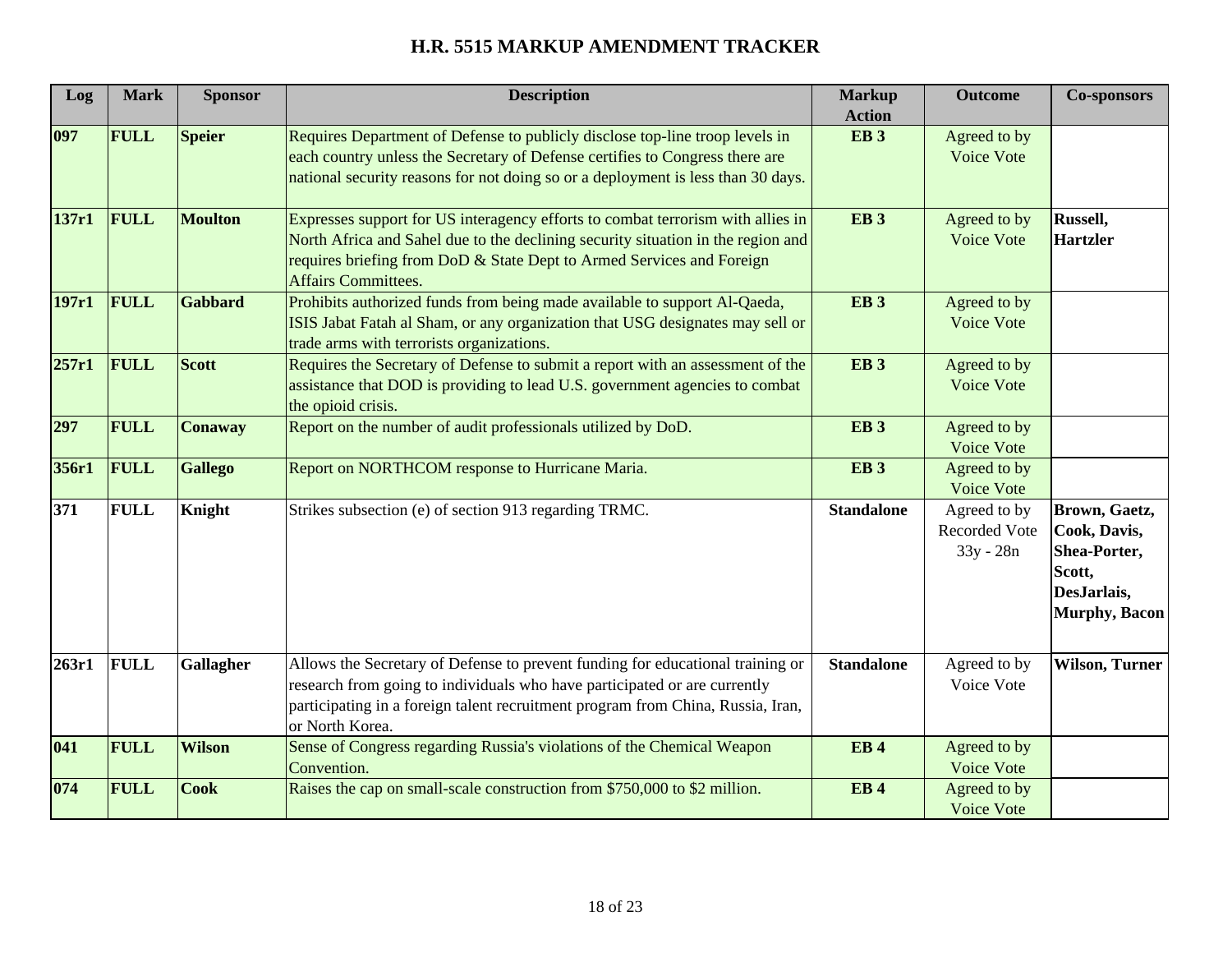| Log   | <b>Mark</b> | <b>Sponsor</b>   | <b>Description</b>                                                                | <b>Markup</b>          | <b>Outcome</b>    | <b>Co-sponsors</b> |
|-------|-------------|------------------|-----------------------------------------------------------------------------------|------------------------|-------------------|--------------------|
|       |             |                  |                                                                                   | <b>Action</b>          |                   |                    |
| 173   | <b>FULL</b> | O'Rourke         | Changes eligibility for ex gratia payments for damage, personal liability, or     | <b>EB4</b>             | Agreed to by      |                    |
|       |             |                  | death that is incident to combat operations of the Armed Forces to include        |                        | <b>Voice Vote</b> |                    |
|       |             |                  | Somalia, Libya, and Yemen in addition to Afghanistan, Iraq, and Syria.            |                        |                   |                    |
| 145   | <b>FULL</b> | <b>Cheney</b>    | Amends the FY18 NDAA to include language clarifying the requirements of           | EB <sub>4</sub>        | Agreed to by      |                    |
|       |             |                  | the Secretary of Defense when/if the Secretary decides to certify the return of   |                        | Voice Vote        |                    |
|       |             |                  | certain veterans memorial objects would be in the national security interest of   |                        |                   |                    |
|       |             |                  | the United States.                                                                |                        |                   |                    |
| 205   | <b>FULL</b> | <b>Bacon</b>     | Sense of Congress on the age of the OC-135 fleet, requires SECAF to report        | <b>EB4</b>             | Agreed to by      |                    |
|       |             |                  | on the viability of the OC-135 and authorizes a suspension of OC-135              |                        | Voice Vote        |                    |
|       |             |                  | operations for undue risk or excessive cost.                                      |                        |                   |                    |
| 354r1 | FULL        | <b>Gallego</b>   | Report on casualty estimates for North Korean Armed Conflict                      | <b>EB4</b>             | Agreed to by      |                    |
|       |             |                  |                                                                                   |                        | Voice Vote        |                    |
| 417   | <b>FULL</b> | Wenstrup         | SUBSTITUTE AMENDMENT TO LOG 105r2 - SPEIER - Regarding the                        | <b>Standalone</b>      | Agreed to by      |                    |
|       |             |                  | use of live tissue training                                                       |                        | Voice Vote        |                    |
| 414   | <b>FULL</b> | <b>Byrne</b>     | <b>SUBSITUTE AMENDMENT TO LOG 413 - GALLEGO - This</b>                            | <b>Standalone</b>      | Agreed to by      |                    |
|       |             |                  | amendment would express the sense of Congress that US border security is          |                        | Voice Vote        |                    |
|       |             |                  | important to US national security and DOD must support and provide adequate       |                        |                   |                    |
|       |             |                  | resources to DHS to protect international borders,                                |                        |                   |                    |
| 088r1 | FULL        | <b>Gabbard</b>   | Requires the Secretary of Defense to submit a report to HASC describing the       | <b>EB</b> <sub>5</sub> | Agreed to by      |                    |
|       |             |                  | manner in which the Department of Defense provides assistance to the              |                        | Voice Vote        |                    |
|       |             |                  | government of Pakistan                                                            |                        |                   |                    |
| 136r1 | FULL        | Gabbard          | Requires additional reporting on India's status as a major defense partner, to    | <b>EB</b> <sub>5</sub> | Agreed to by      |                    |
|       |             |                  | include: progress on enabling agreements, interoperability, limitations, actions  |                        | Voice Vote        |                    |
|       |             |                  | U.S. and India are/should take to advance the relationship.                       |                        |                   |                    |
| 246r2 | <b>FULL</b> | <b>Gallagher</b> | Reaffirms the U.S. commitment to defend South Korea, Japan, and Australia,        | <b>EB</b> <sub>5</sub> | Agreed to by      |                    |
|       |             |                  | including with its nuclear deterrent. Asserts that the presence of U.S. forces on |                        | <b>Voice Vote</b> |                    |
|       |             |                  | the Korean Peninsula should remain strong and enduring                            |                        |                   |                    |
| 294   | <b>FULL</b> | <b>Conaway</b>   | Expresses a Sense of Congress in support of the country of Georgia.               | EB <sub>5</sub>        | Agreed to by      |                    |
|       |             |                  |                                                                                   |                        | Voice Vote        |                    |
| 295r1 | <b>FULL</b> | <b>Conaway</b>   | Statement of policy on Naval transfers to Japan                                   | <b>EB</b> <sub>5</sub> | Agreed to by      |                    |
|       |             |                  |                                                                                   |                        | Voice Vote        |                    |
| 299   | <b>FULL</b> | <b>Conaway</b>   | Ensure new or altered IT systems are audit compliant                              | <b>EB</b> <sub>5</sub> | Agreed to by      |                    |
|       |             |                  |                                                                                   |                        | Voice Vote        |                    |
| 302r2 | FULL        | <b>Conaway</b>   | Directs the Department of Defense to report on senior civilian or military        | <b>EB</b> <sub>5</sub> | Agreed to by      |                    |
|       |             |                  | responsible for audit and financial management efforts.                           |                        | Voice Vote        |                    |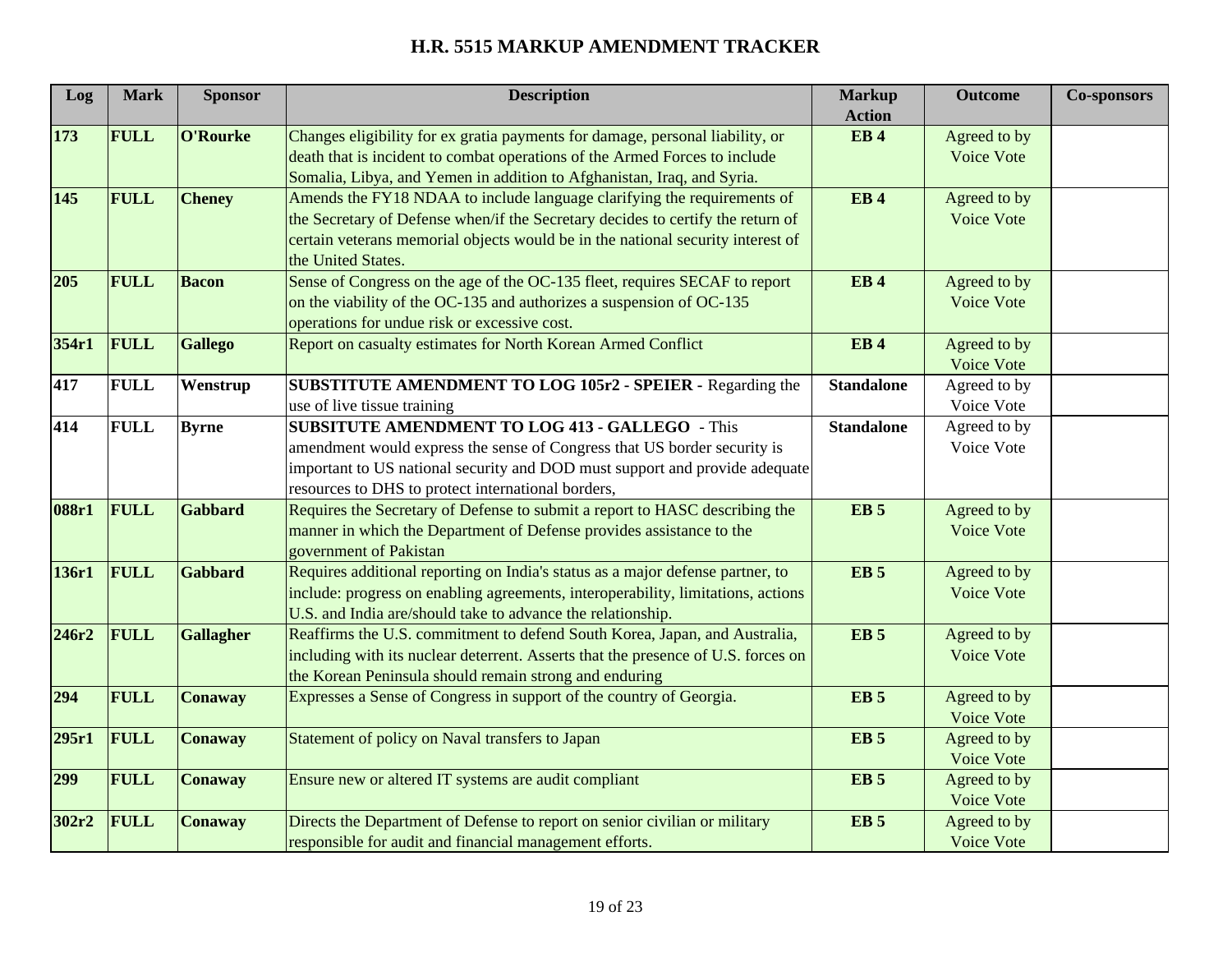| Log   | <b>Mark</b> | <b>Sponsor</b>   | <b>Description</b>                                                                | <b>Markup</b>          | <b>Outcome</b>    | <b>Co-sponsors</b> |
|-------|-------------|------------------|-----------------------------------------------------------------------------------|------------------------|-------------------|--------------------|
|       |             |                  |                                                                                   | <b>Action</b>          |                   |                    |
| 303   | <b>FULL</b> | <b>Conaway</b>   | Expresses a Sense of Congress in support of Baltic nations.                       | EB <sub>5</sub>        | Agreed to by      |                    |
|       |             |                  |                                                                                   |                        | Voice Vote        |                    |
| 359   | <b>FULL</b> | <b>Larsen</b>    | Report on the New Start Treaty and U.S. national security interests.              | <b>EB</b> <sub>5</sub> | Agreed to by      |                    |
|       |             |                  |                                                                                   |                        | Voice Vote        |                    |
| 384   | <b>FULL</b> | <b>Wilson</b>    | Extension of additional limitations with respect to Pakistan.                     | <b>EB</b> <sub>5</sub> | Agreed to by      |                    |
|       |             |                  |                                                                                   |                        | Voice Vote        |                    |
| 146r1 | FULL        | <b>Cheney</b>    | Amends section 866 of the bill to include a requirement that the DNI, in          | <b>EB</b> 6            | Agreed to by      |                    |
|       |             |                  | coordination with the Secretaries of Defense, Homeland Security, State, and       |                        | Voice Vote        |                    |
|       |             |                  | the Director of the FBI, provide a report on the threat that Huawei and ZTE       |                        |                   |                    |
|       |             |                  | pose in both a classified and unclassified form.                                  |                        |                   |                    |
| 181r2 | <b>FULL</b> | O'Rourke         | Requires a report on U.S. military strategy in Yemen.                             | <b>EB</b> <sub>6</sub> | Agreed to by      |                    |
|       |             |                  |                                                                                   |                        | <b>Voice Vote</b> |                    |
| 198r1 | <b>FULL</b> | <b>Bacon</b>     | Increases transparency of China's maritime and air activities in the Indo-Pacific | <b>EB</b> <sub>6</sub> | Agreed to by      |                    |
|       |             |                  | region through a reporting requirement to the appropriate committees and          |                        | Voice Vote        |                    |
|       |             |                  | public notification including imagery and supporting analysis.                    |                        |                   |                    |
| 203r2 | <b>FULL</b> | <b>Langevin</b>  | Requires a report on security cooperation with Haiti.                             | <b>EB</b> <sub>6</sub> | Agreed to by      |                    |
|       |             |                  |                                                                                   |                        | Voice Vote        |                    |
| 248r2 | <b>FULL</b> | <b>Gallagher</b> | Expresses a Sense of Congress that, pursuant to the Taiwan Travel Act, a          | EB <sub>6</sub>        | Agreed to by      |                    |
|       |             |                  | service Secretary or Member of the Joint Chiefs should visit Taiwan for a         |                        | Voice Vote        |                    |
|       |             |                  | senior-level defense engagement; also requires a briefing on plans for any        |                        |                   |                    |
|       |             |                  | senior-level defense engagement.                                                  |                        |                   |                    |
| 266   | <b>FULL</b> | Wenstrup         | Directs the Director of National Intelligence to commission and produce a         | EB <sub>6</sub>        | Agreed to by      |                    |
|       |             |                  | National Intelligence Estimate on Russian and Chinese interference in             |                        | Voice Vote        |                    |
|       |             |                  | democratic countries around the world, including the United States.               |                        |                   |                    |
| 291r1 | FULL        | Suozzi           | Requires a report on military and security cooperation between Iran and the       | <b>EB</b> <sub>6</sub> | Agreed to by      |                    |
|       |             |                  | Russian Federation, particularly in respect to Syria.                             |                        | Voice Vote        |                    |
| 293r2 | <b>FULL</b> | Scott            | Requires a review and report on Leahy law regarding gross violations of           | <b>EB</b> <sub>6</sub> | Agreed to by      |                    |
|       |             |                  | human rights                                                                      |                        | Voice Vote        |                    |
|       |             |                  |                                                                                   |                        |                   |                    |
|       |             |                  |                                                                                   |                        |                   |                    |
| 316   | <b>FULL</b> | <b>Turner</b>    | Technical correction to Section 1621, Roles and Responsibilities of the Under     | <b>EB</b> 6            | Agreed to by      |                    |
|       |             |                  | Secretary of Defense for Intelligence.                                            |                        | <b>Voice Vote</b> |                    |
| 340r1 | <b>FULL</b> | <b>Gallego</b>   | Certification requirement for withdrawal of US forces from South Korea.           | <b>EB</b> <sub>6</sub> | Agreed to by      | Rosen              |
|       |             |                  |                                                                                   |                        | Voice Vote        |                    |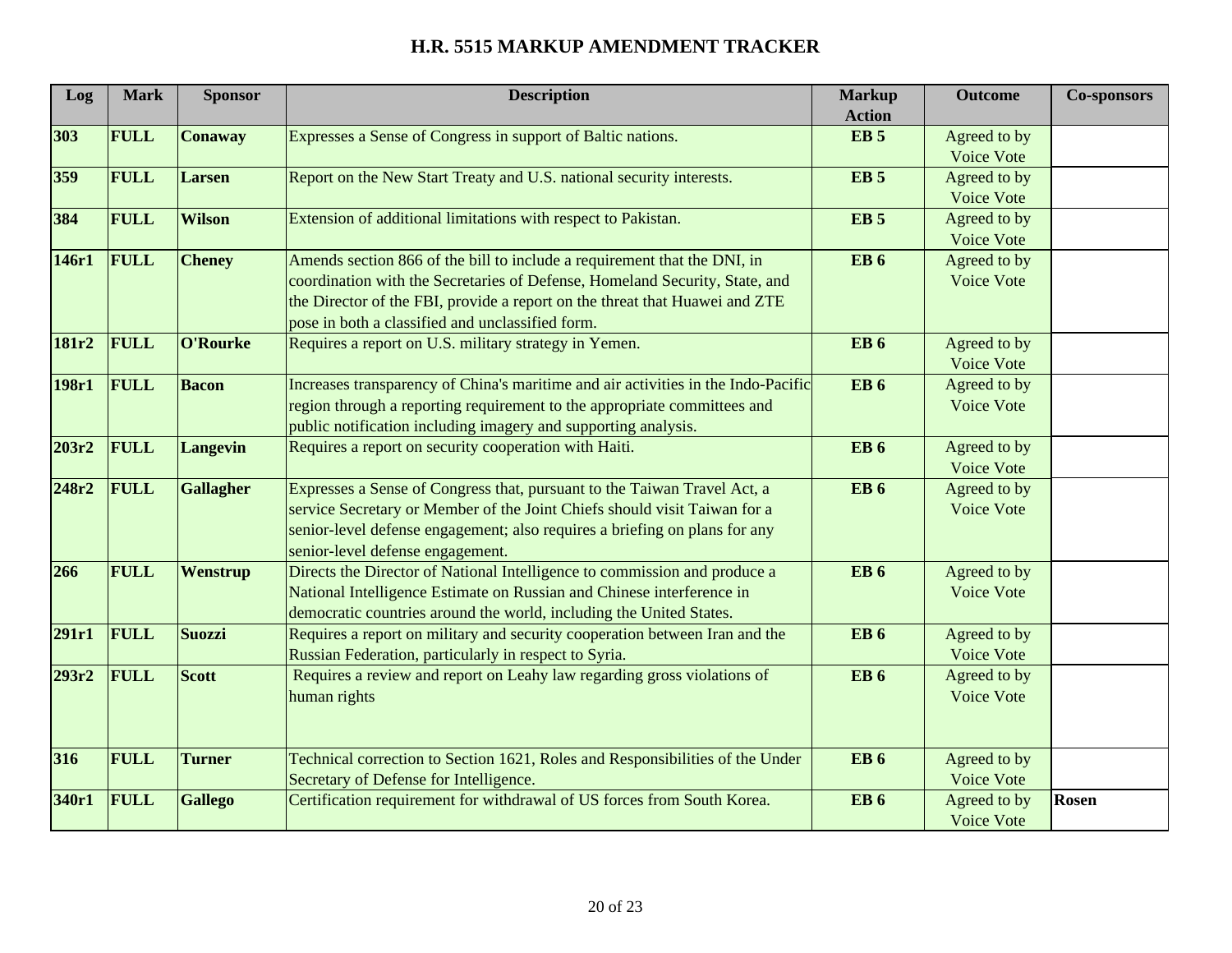| Log   | <b>Mark</b> | <b>Sponsor</b>    | <b>Description</b>                                                                                                                                                                                                                                 | <b>Markup</b>                           | <b>Outcome</b>                    | <b>Co-sponsors</b>       |
|-------|-------------|-------------------|----------------------------------------------------------------------------------------------------------------------------------------------------------------------------------------------------------------------------------------------------|-----------------------------------------|-----------------------------------|--------------------------|
| 405   | <b>FULL</b> | <b>Conaway</b>    | Makes corrections to section 866 - Definitions.                                                                                                                                                                                                    | <b>Action</b><br><b>EB</b> <sub>6</sub> | Agreed to by<br>Voice Vote        |                          |
| 247   | <b>FULL</b> | Gallagher         | Directs that the INF Treaty's prohibitions will no longer be binding as a matter<br>of U.S. law unless the President certifies within one year of enactment that the<br>Russian Federation has returned to verifiable compliance with the treaty.  | <b>Standalone</b>                       | Agreed to by<br>Voice Vote        | <b>Cheney</b>            |
| 014r1 | <b>FULL</b> | <b>DesJarlais</b> | Limits authorization of DOD funds for extending New START Treaty unless<br>Russia's new weapons systems are declared as Strategic Offensive Arms<br>pursuant to NTS.                                                                               | <b>Standalone</b>                       | Agreed to by<br>Voice Vote        | Lamborn                  |
| 013   | FULL        | <b>DesJarlais</b> | Limits authorization of funds for travel and transportation of NNSA personnel<br>until the NNSA submits an unfunded prioritized list that contains at least one<br>unfunded priority, for fiscal years 2020-2024.                                  | EB <sub>7</sub>                         | Agreed to by<br>Voice Vote        |                          |
| 026r1 | FULL        | <b>Brown</b>      | Increase amount for major T&E investments (RDTE, Navy, Line 185) by \$6<br>million. Reduce funding for defense research science (RDT&E, Defense<br>Wide, Line 02) by \$6 million.                                                                  | EB <sub>7</sub>                         | Agreed to by<br><b>Voice Vote</b> | <b>Cook</b>              |
| 044   | <b>FULL</b> | <b>Tsongas</b>    | Increases Army R&D account for Warfighter Technology Directorate by \$5<br>million while reducing two Army R&D accounts by \$2.5 million each.<br>Funding will be used to improve body armor, helmets, and other personal<br>protective equipment. | EB <sub>7</sub>                         | Agreed to by<br>Voice Vote        | Moulton, Shea-<br>Porter |
| 056r2 | FULL        | <b>Speier</b>     | Requires shock test results from earlier Ford class ship to be incorporated into<br>CVN 81 design                                                                                                                                                  | EB <sub>7</sub>                         | Agreed to by<br><b>Voice Vote</b> |                          |
| 084r1 | FULL        | <b>Veasey</b>     | Encourages the Air Force to conduct core sampling along the proposed route<br>of a major utility infrastructure project at Joint Base San Antonio.                                                                                                 | EB <sub>7</sub>                         | Agreed to by<br>Voice Vote        |                          |
| 090r1 | FULL        | <b>Moulton</b>    | Requests all funding for DOD's ghost fleet overlord project be held until all<br>USV R&D efforts are transferred to NAVSEA, duplication in USV R&D be<br>combined, and a program of record USV is completed.                                       | EB <sub>7</sub>                         | Agreed to by<br>Voice Vote        |                          |
| 104r2 | FULL        | <b>Speier</b>     | Requires USD for Research and Engineering to submit to the Congressional<br>Defense Committees a report on how DIUx activities will be sufficiently tied<br>into the broader activities of the Department of Defense.                              | EB <sub>7</sub>                         | Agreed to by<br><b>Voice Vote</b> |                          |
| 108r1 | FULL        | Carbajal          | Increasing funding by \$2.0 million for female personal protective equipment.                                                                                                                                                                      | EB <sub>7</sub>                         | Agreed to by<br>Voice Vote        | <b>Tsongas, Rosen</b>    |
| 116r1 | FULL        | <b>Hunter</b>     | Link 16 Handheld Radios for USSOCOM.                                                                                                                                                                                                               | EB <sub>7</sub>                         | Agreed to by<br>Voice Vote        | <b>Brown</b>             |
| 117r1 | FULL        | <b>Hunter</b>     | JAGM-F for USN and USMC.                                                                                                                                                                                                                           | EB <sub>7</sub>                         | Agreed to by<br>Voice Vote        |                          |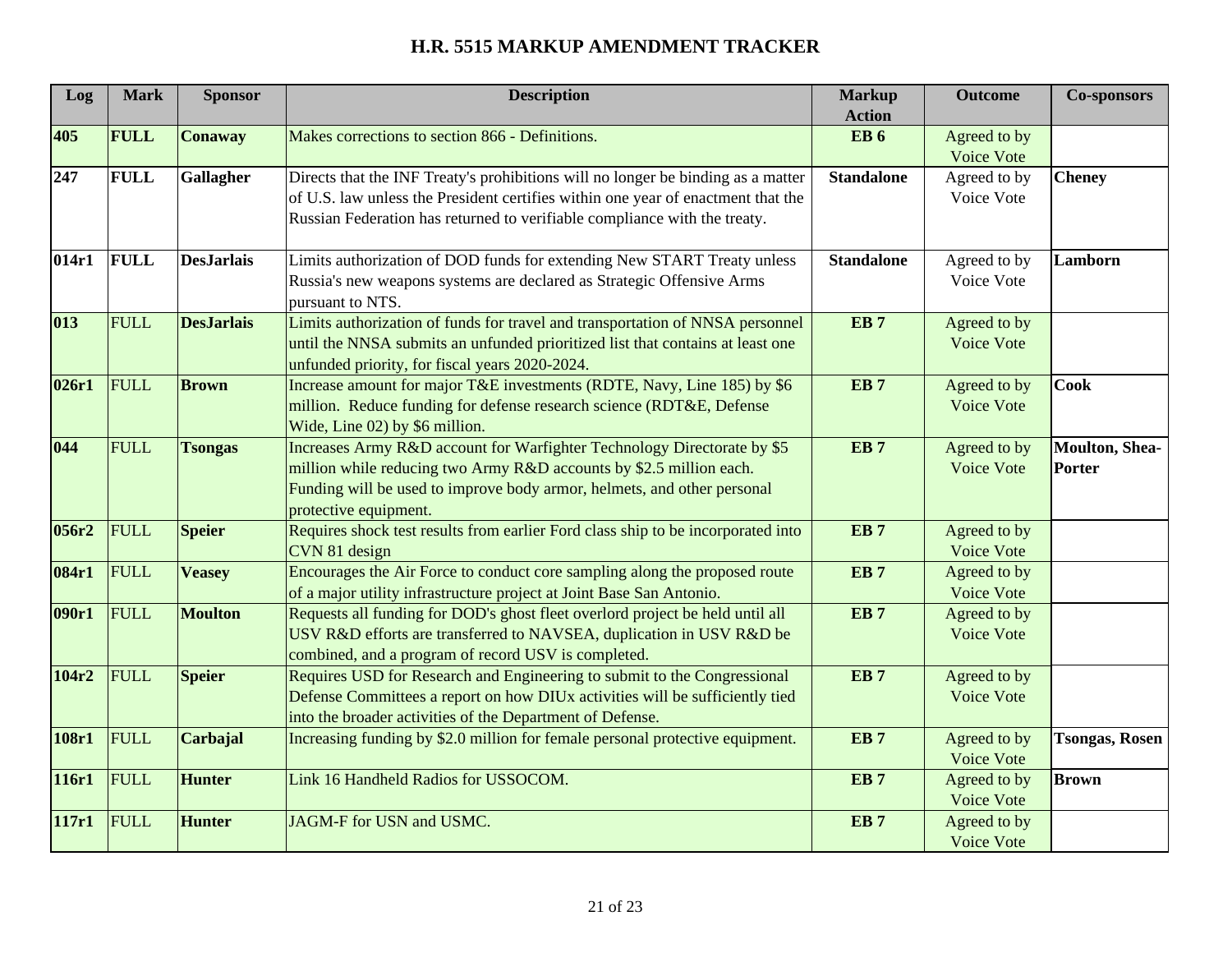| Log   | <b>Mark</b> | <b>Sponsor</b>   | <b>Description</b>                                                                                                                                            | <b>Markup</b>   | <b>Outcome</b>             | <b>Co-sponsors</b> |
|-------|-------------|------------------|---------------------------------------------------------------------------------------------------------------------------------------------------------------|-----------------|----------------------------|--------------------|
|       |             |                  |                                                                                                                                                               | <b>Action</b>   |                            |                    |
| 138r3 | <b>FULL</b> | <b>Moulton</b>   | Reporting requirement concerning cyber-enabled information operations to<br>detail the Administration's actions to protect US national security, estimate the | <b>EB8</b>      | Agreed to by<br>Voice Vote |                    |
|       |             |                  | resources necessary, and analyze the impact of such operations.                                                                                               |                 |                            |                    |
| 175   | FULL        | Stefanik         | Directs the Army to ensure the Lower Tier Air and Missile Defense Sensor                                                                                      | <b>EB8</b>      | Agreed to by               | <b>Brooks</b>      |
|       |             |                  | performance specification (PSPEC) specifies certain requirements and utilizes                                                                                 |                 | Voice Vote                 |                    |
|       |             |                  | evaluation criteria that enables understanding of the cost/value of procuring                                                                                 |                 |                            |                    |
|       |             |                  | this advanced capability                                                                                                                                      |                 |                            |                    |
| 202   | <b>FULL</b> | <b>Langevin</b>  | Increases funding for advanced tactical computer science and sensor                                                                                           | <b>EB8</b>      | Agreed to by               |                    |
|       |             |                  | technologies.                                                                                                                                                 |                 | Voice Vote                 |                    |
| 225r2 | <b>FULL</b> | <b>Speier</b>    | Increases funding for boards of corrections staff to ensure they can handle                                                                                   | EB <sub>8</sub> | Agreed to by               |                    |
|       |             |                  | increased caseload.                                                                                                                                           |                 | Voice Vote                 |                    |
| 254   | <b>FULL</b> | <b>Murphy</b>    | Adds a section to the report on the establishment of the Army Futures                                                                                         | <b>EB8</b>      | Agreed to by               |                    |
|       |             |                  | Command to include a description of headquarters stationing selection criteria                                                                                |                 | <b>Voice Vote</b>          |                    |
|       |             |                  | and methodology.                                                                                                                                              |                 |                            |                    |
| 256   | FULL        | Scott            | Adjust the funding in line 26 to line 32 to support the Committee's decision to                                                                               | <b>EB8</b>      | Agreed to by               |                    |
|       |             |                  | add \$67.2 million to support four F-15C EPAWSS production kits in FY19.                                                                                      |                 | Voice Vote                 |                    |
| 277r2 | <b>FULL</b> | Graves           | Authorizes a Commemorative Program for the 75th Anniversary of World War                                                                                      | <b>EB8</b>      | Agreed to by               | Larsen, Jones,     |
|       |             |                  | II through the Office of the Secretary of Defense.                                                                                                            |                 | Voice Vote                 | LoBiondo,          |
|       |             |                  |                                                                                                                                                               |                 |                            | <b>Shuster</b>     |
|       |             |                  |                                                                                                                                                               |                 |                            |                    |
| 279r1 | FULL        | Suozzi           | Requires a report on Hizballah, particularly in respect to Israel's border                                                                                    | <b>EB8</b>      | Agreed to by               |                    |
|       |             |                  | security: to include an accounting of Hizballah's known rocket arsenal, detailed                                                                              |                 | <b>Voice Vote</b>          |                    |
|       |             |                  | description of known supply routes used in their legal procurement of                                                                                         |                 |                            |                    |
|       |             |                  | weapons, evaluation of UNIFIL mandate, among other things.                                                                                                    |                 |                            |                    |
| 283r1 | FULL        | <b>Garamendi</b> | Requires NNSA administrator to conduct a study on the potential to re-use                                                                                     | EB <sub>8</sub> | Agreed to by               |                    |
|       |             |                  | plutonium pits.                                                                                                                                               |                 | Voice Vote                 |                    |
| 361   | <b>FULL</b> | Larsen           | Increases funding for F/A-18 squadron research by \$2.5 million to facilitate                                                                                 | EB <sub>8</sub> | Agreed to by               |                    |
|       |             |                  | engine noise reduction engineering.                                                                                                                           |                 | <b>Voice Vote</b>          |                    |
| 377r1 | <b>FULL</b> | Lamborn          | Increases the scope of U.S. missile defense cooperation in the Indo-Pacific                                                                                   | EB <sub>8</sub> | Agreed to by               | Gabbard            |
|       |             |                  | region to include India                                                                                                                                       |                 | Voice Vote                 |                    |
| 379r1 | FULL        | Lamborn          | Strikes section 1607 of the bill and inserts language to prohibit funding the Air                                                                             | <b>EB8</b>      | Agreed to by               | Norcross,          |
|       |             |                  | Force's duplicative efforts to develop space situational awareness software                                                                                   |                 | Voice Vote                 | Garamendi          |
|       |             |                  | when there are many existing commercial capabilities.                                                                                                         |                 |                            |                    |